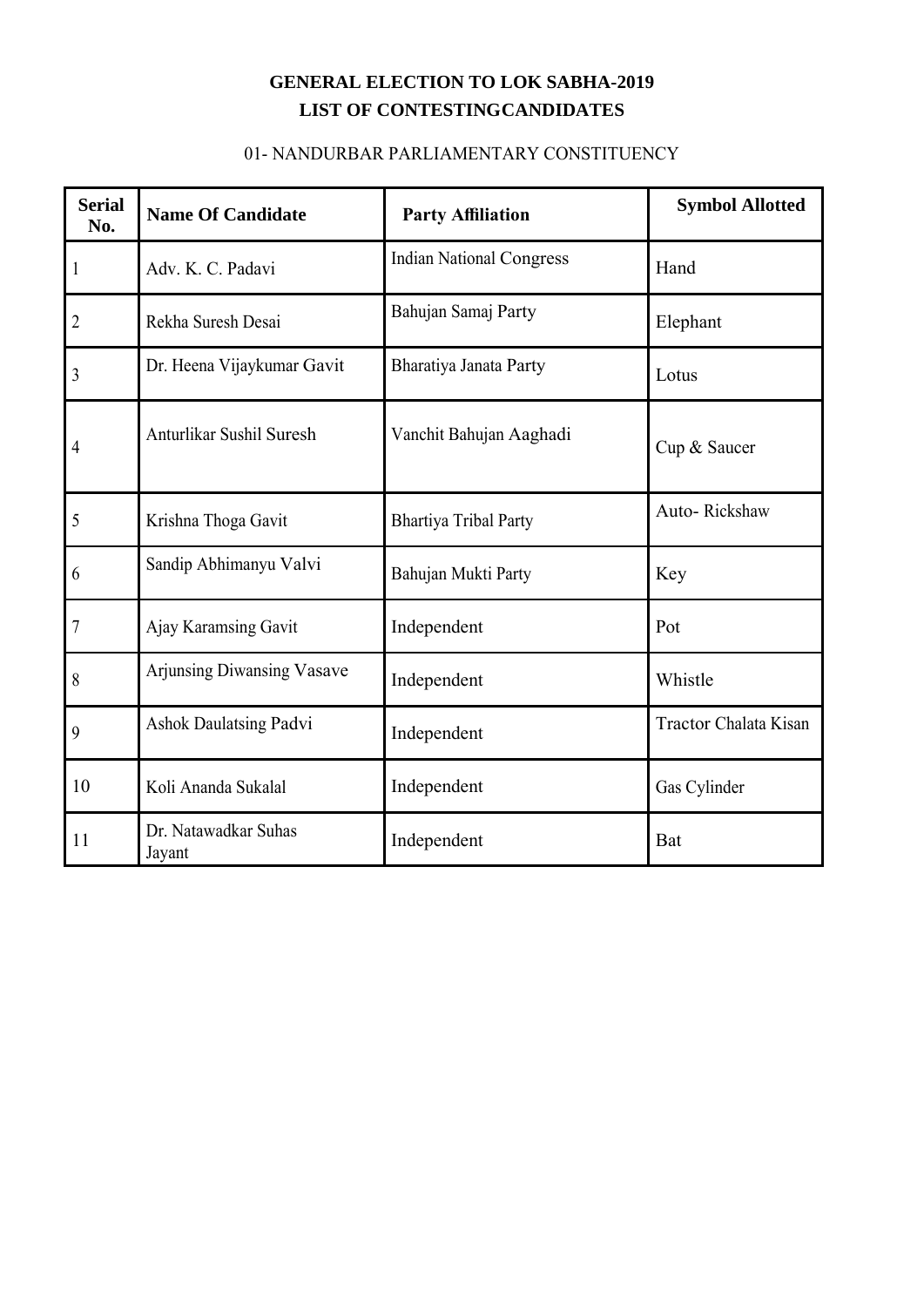#### 02-DHULE PARLIAMENTARY CONSTITUENCY

| <b>Serial</b><br>No. | <b>Name Of Candidate</b>                         | <b>Party Affiliation</b>                          | <b>Symbol Allotted</b>   |
|----------------------|--------------------------------------------------|---------------------------------------------------|--------------------------|
| 1                    | Aparanti Sanjay Yashwant                         | Bahujan Samaj Party                               | Elephant                 |
| 2                    | Kunalbaba Rohidas Patil                          | <b>Indian National Congress</b>                   | Hand                     |
| 3                    | Bhamre Subhash Ramrao                            | Bharatiya Janata Party                            | Lotus                    |
| $\overline{4}$       | Anil Anna                                        | Loksangram                                        | Balloon                  |
| 5                    | Anil Ramdas Jadhaav                              | Baliraja Party                                    | Plate Containing<br>Food |
| 6                    | Ismail<br>Ansari<br>Mohammed<br>Mohammed Ibrahim | <b>Bharatiya Minorities</b><br>Suraksha Mahasangh | Gas Cylinder             |
| $\overline{7}$       | Taher Sattar Khatik                              | Rashtriya Maratha Party                           | Bat                      |
| 8                    | Dilip Bhaidas Patil                              | Bahujan Mukti Party                               | Cot                      |
| 9                    | Nabi Ahmad Ahmad Dulla                           | Vanchit Bahujan Aaghadi                           | Cup & Saucer             |
| 10                   | Nandkumar Jagannath Chavhan                      | Rashtriya Jansena Party                           | Sewing Machine           |
| 11                   | Pandharinath Chaitram<br>More                    | <b>Bhartiya Tribal Party</b>                      | Auto-Rickshaw            |
| 12                   | Pinjari Jainuddin Husain                         | Bahujan Maha Party                                | Whistle                  |
| 13                   | Mevati Hina Yusufbhai                            | <b>Bhartiya Kisan Party</b>                       | <b>Walking Stick</b>     |
| 14                   | Sitaram Baga Wagh                                | Bahujan Republican Socialist<br>Party             | Air Conditioner          |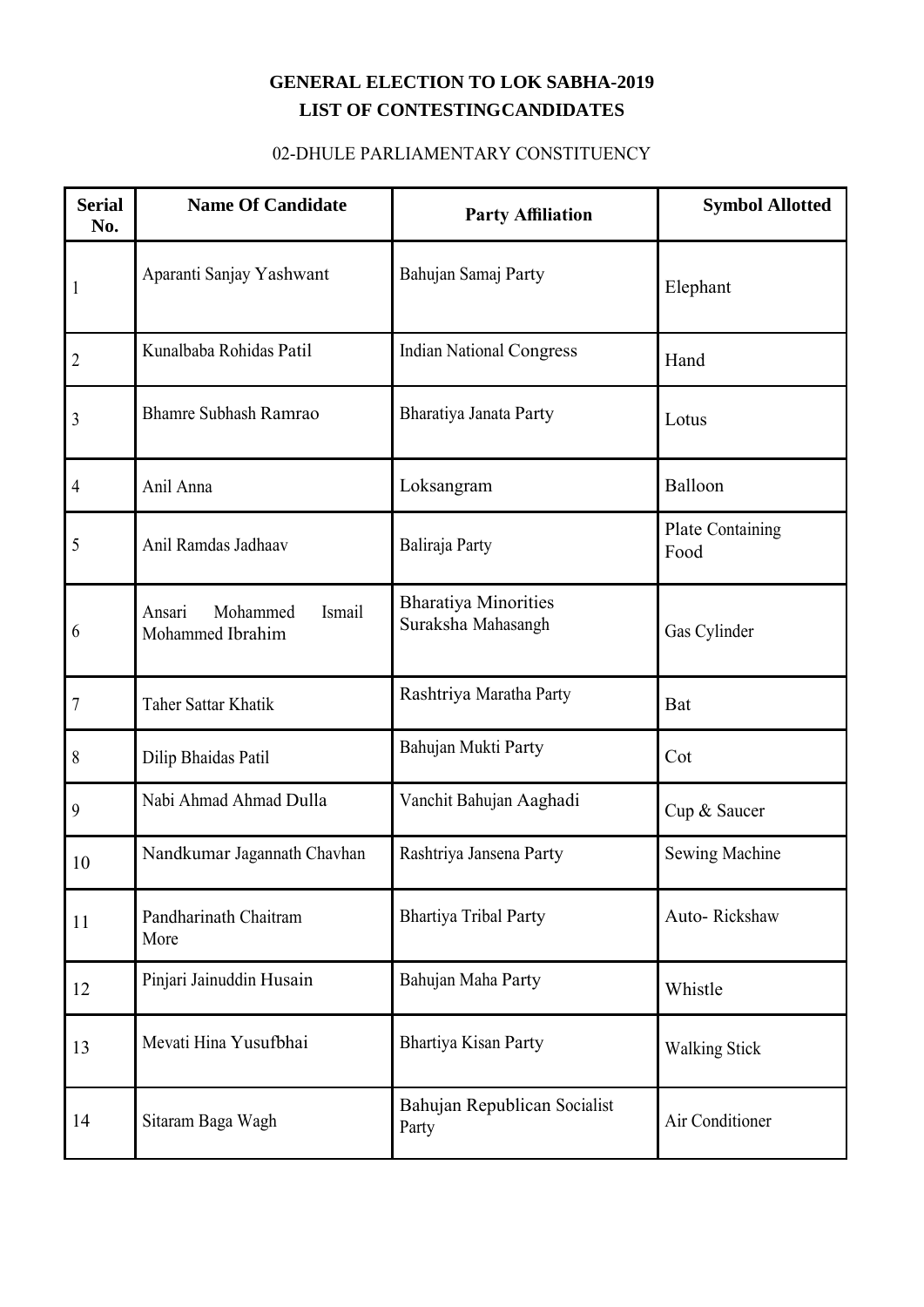| <b>Serial</b><br>No. | <b>Name Of Candidate</b>                  | <b>Party Affiliation</b> | <b>Symbol Allotted</b> |
|----------------------|-------------------------------------------|--------------------------|------------------------|
| 15                   | Irfan Mo. Isahak                          | Independent              | Coconut Farm           |
| 16                   | Iqbal Ahmed Mohammed<br>Rafeeque          | Independent              | Helicopter             |
| 17                   | Qasmi Kamal Hashim Mohammed<br>Azmi       | Independent              | Key                    |
| 18                   | Chordiya Dhiraj<br>Prakashchand           | Independent              | Rubber Stamp           |
| 19                   | Tadvi Ayyub Khan Razzaque<br>Khan         | Independent              | <b>Baby Walker</b>     |
| 20                   | Dinesh Punamchand Koli                    | Independent              | Diamond                |
| 21                   | Deepak Khandu Amrutkar                    | Independent              | Ring                   |
| 22                   | Nasim Rauf Baba Khan                      | Independent              | Tractor Chalata Kisan  |
| 23                   | Nitin Baburao Khare                       | Independent              | Truck                  |
| 24                   | Pinjari Salim Kasam                       | Independent              | Cauliflower            |
| 25                   | <b>Bhamare Subash Shankar</b>             | Independent              | Lady Finger            |
| 26                   | Meraj Bi Husain Khan                      | Independent              | Almirah                |
| 27                   | Mohammed Rizwan Mohammed<br>Akbar         | Independent              | <b>Battery Torch</b>   |
| 28                   | Dnyaneshwar Baliram Dhekale<br>Alias Bapu | Independent              | Television             |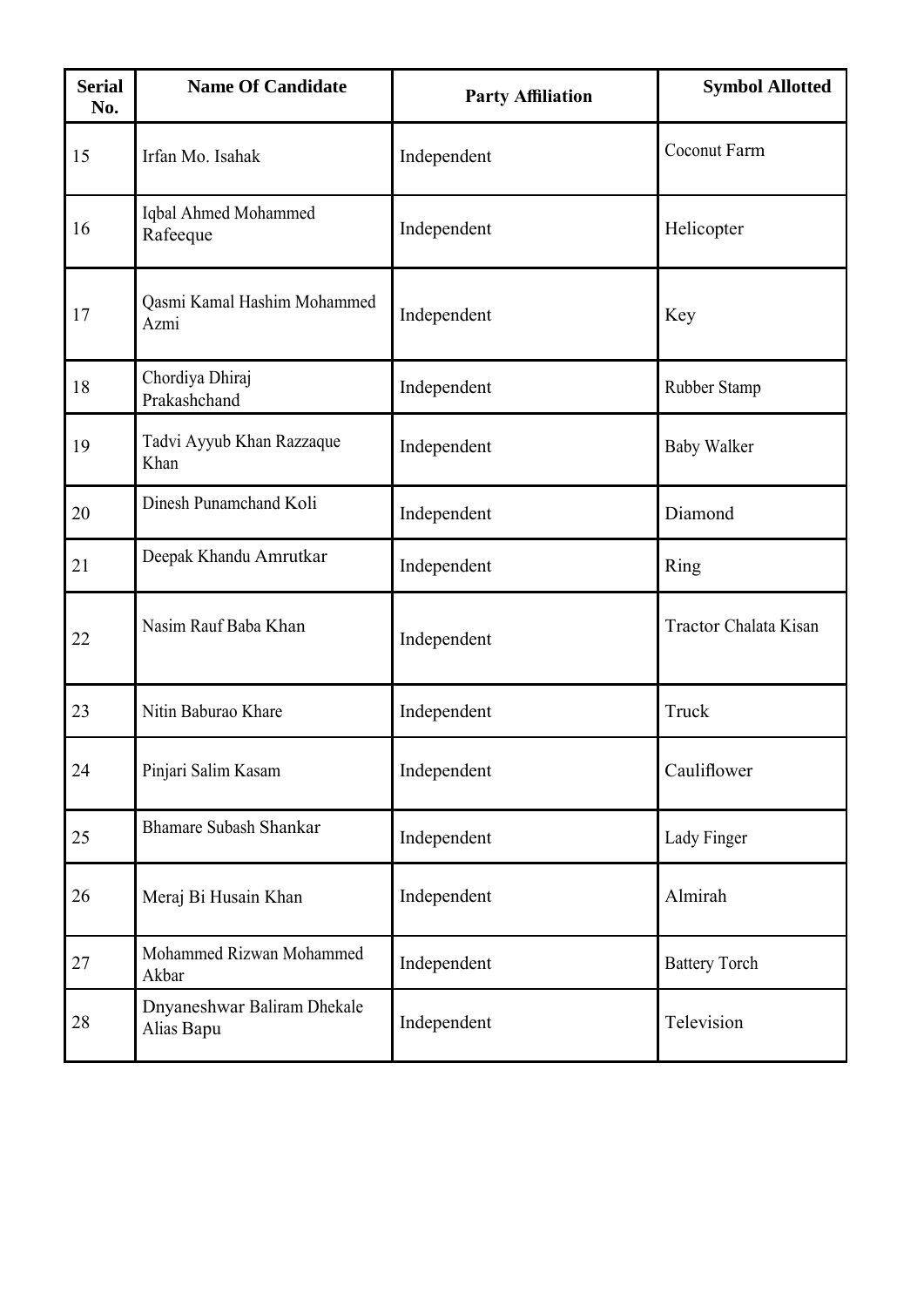#### **20-DINDORI PARLIAMENTARY CONSTITUENCY**

| <b>Serial</b><br>No. | Name Of<br>Candidate            | <b>Party Affiliation</b>           | <b>Symbol Allotted</b>  |
|----------------------|---------------------------------|------------------------------------|-------------------------|
|                      | Ashok Tryambak Jadhav<br>(Sir)  | Bahujan Samaj Party                | Elephant                |
|                      | Gavit Jeeva Pandu               | Communist Party of India (Marxist) | Hammer, Sickle and Star |
| 3                    | Dhanraj Haribhau Mahale         | <b>Nationalist Congress Party</b>  | Clock                   |
| 4                    | Dr. Bharati Pravin Pawar        | Bharatiya Janata Party             | Lotus                   |
| 5                    | Dadasaheb Hiraman Pawar         | Rashtriya Maratha Party            | Tractor Chalata Kisan   |
| 6                    | <b>Barde Dattu</b><br>Kashinath | <b>Bhartiya Tribal Party</b>       | Auto-Rickshaw           |
| 7                    | Bapu Kelu Barde                 | Vanchit Bahujan Aaghadi            | Cup & Saucer            |
| 8                    | Adv. Bagul Tikaram Katthu       | Independent                        | Ganna Kisan             |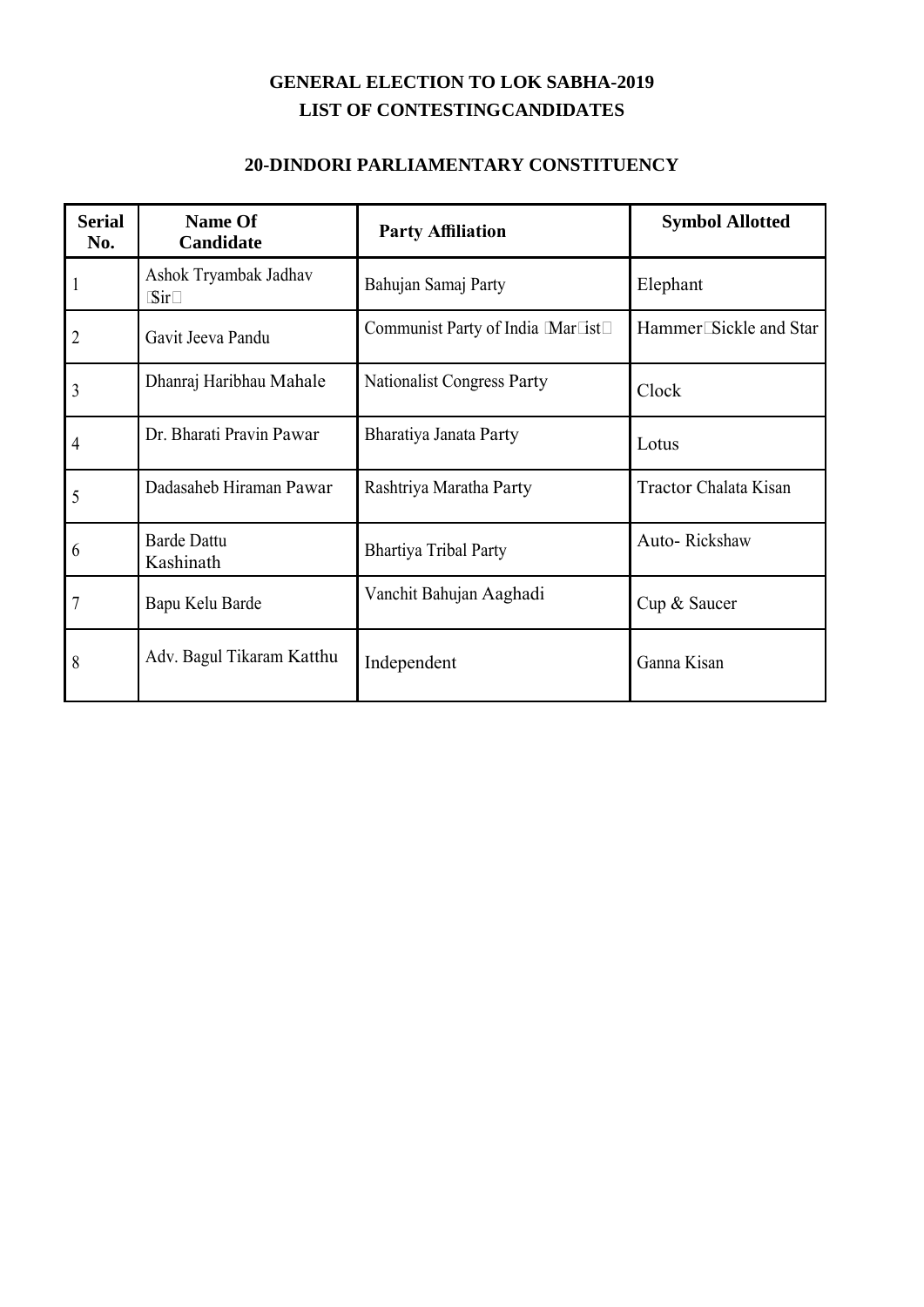#### **21-Nashik PARLIAMENTARY CONSTITUENCY**

| <b>Serial</b><br>No. | <b>Name Of Candidate</b>        | <b>Party Affiliation</b>                     | <b>Symbol Allotted</b> |
|----------------------|---------------------------------|----------------------------------------------|------------------------|
| 1                    | Adv. Ahire Vaibhav Shantaram    | Bahujan Samaj Party                          | Elephant               |
| 2                    | Godse Hemant Tukaram            | Shiv Sena                                    | Bow and Arrow          |
| 3                    | Sameer Magan Bhujbal            | Nationalist Congress<br>Party                | Clock                  |
| 4                    | Jawale Soniya Ramnath           | <b>Bhartiya Tribal Party</b>                 | Auto-Rickshaw          |
| 5                    | Pavan Chandrakant Pawar         | Vanchit Bahujan<br>Aaghadi                   | Cup & Saucer           |
| 6                    | Vinod Vasant Shirsath           | Hindustan Janta Party                        | Television             |
| 7                    | Shivnath Vithoba Kasar          | Bahujan Mukti Party                          | Cot                    |
| 8                    | Sanjay Sukhdev Ghodke           | Bahujan Republican<br><b>Socialist Party</b> | Air Conditioner        |
| 9                    | Aher Sharad Keru                | Independent                                  | Gas Cylinder           |
| 10                   | Kanoje Prakash Giridhar         | Independent                                  | Balloon                |
| 11                   | Kedar Sindhubai Ravindra        | Independent                                  | Fountain               |
| 12                   | Adv. Kokate Manikrao Shivajirao | Independent                                  | Tractor Chalata Kisan  |
| 13                   | Devidas Piraji Sarkate          | Independent                                  | Whistle                |
| 14                   | Dhananjay Anil Bhawsar          | Independent                                  | Laptop                 |
| 15                   | Priyanka Ramrao Shirole         | Independent                                  | Almirah                |
| 16                   | Vilas Madhukar Desale (Patil)   | Independent                                  | Ice Cream              |
| 17                   | Sharad Damu Dhanrao             | Independent                                  | Bat                    |
| 18                   | Sudhir Shridhar Deshmukh        | Independent                                  | Trumpet                |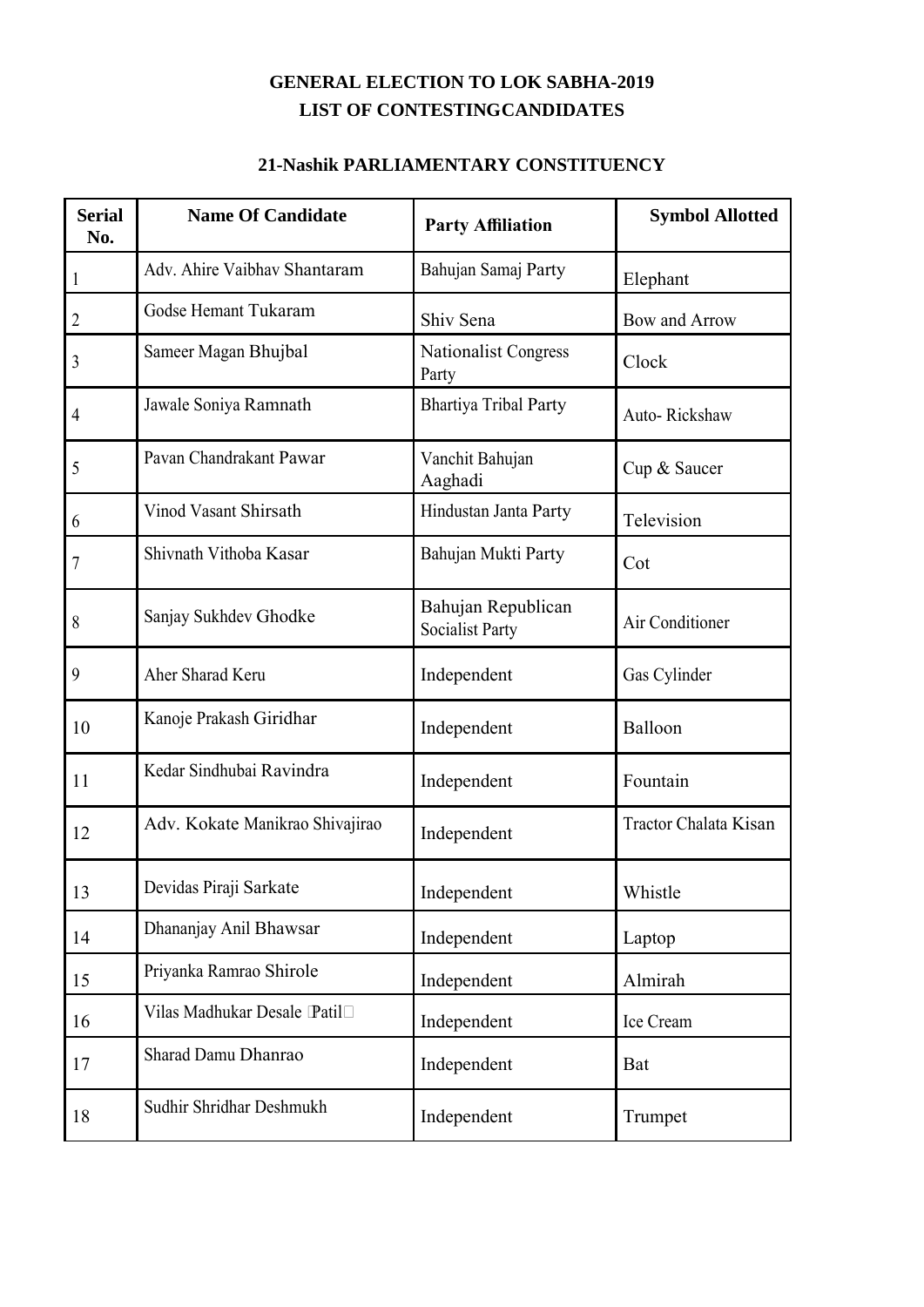### **22-PALGHAR (ST) PARLIAMENTARY CONSTITUENCY**

| <b>Serial</b><br>No. | <b>Name Of</b><br><b>Candidate</b> | <b>Party Affiliation</b>                      | <b>Symbol Allotted</b> |
|----------------------|------------------------------------|-----------------------------------------------|------------------------|
| 1                    | Rajendra Dhedya Gavit              | Shiv Sena                                     | <b>Bow And Arrow</b>   |
| $\overline{2}$       | Sanjay Laxman Tambda               | Bahujan Samaj Party                           | Elephant               |
| 3                    | Devram Zipar Kurkute               | Ambedkarite Party Of India                    | Coat                   |
| 4                    | Baliram Sukur Jadhav               | Bahujan Vikas Aaghadi                         | Auto-Rickshaw          |
| 5                    | <b>Comrad Shankar Badade</b>       | Marxist Leninist Party Of India (Red<br>Flag) | Cup & Saucer           |
| 6                    | Suresh Arjun Padavi                | Vanchit Bahujan Aaghadi                       | Key                    |
| 7                    | Sanjay Rama Kohkera                | Bahujan Mukti Party                           | Cot                    |
| 8                    | Dattaram Jayram Karbat             | Independent                                   | <b>Bucket</b>          |
| 9                    | <b>Bhondave Tai Maruti</b>         | Independent                                   | <b>Bat</b>             |
| 10                   | Raju Damu Lade                     | Independent                                   | Hat                    |
| 11                   | Vishnu Kakadya Padavi              | Independent                                   | Pot                    |
| 12                   | Swapnil Mahadev Koli               | Independent                                   | Boat with Man and Sail |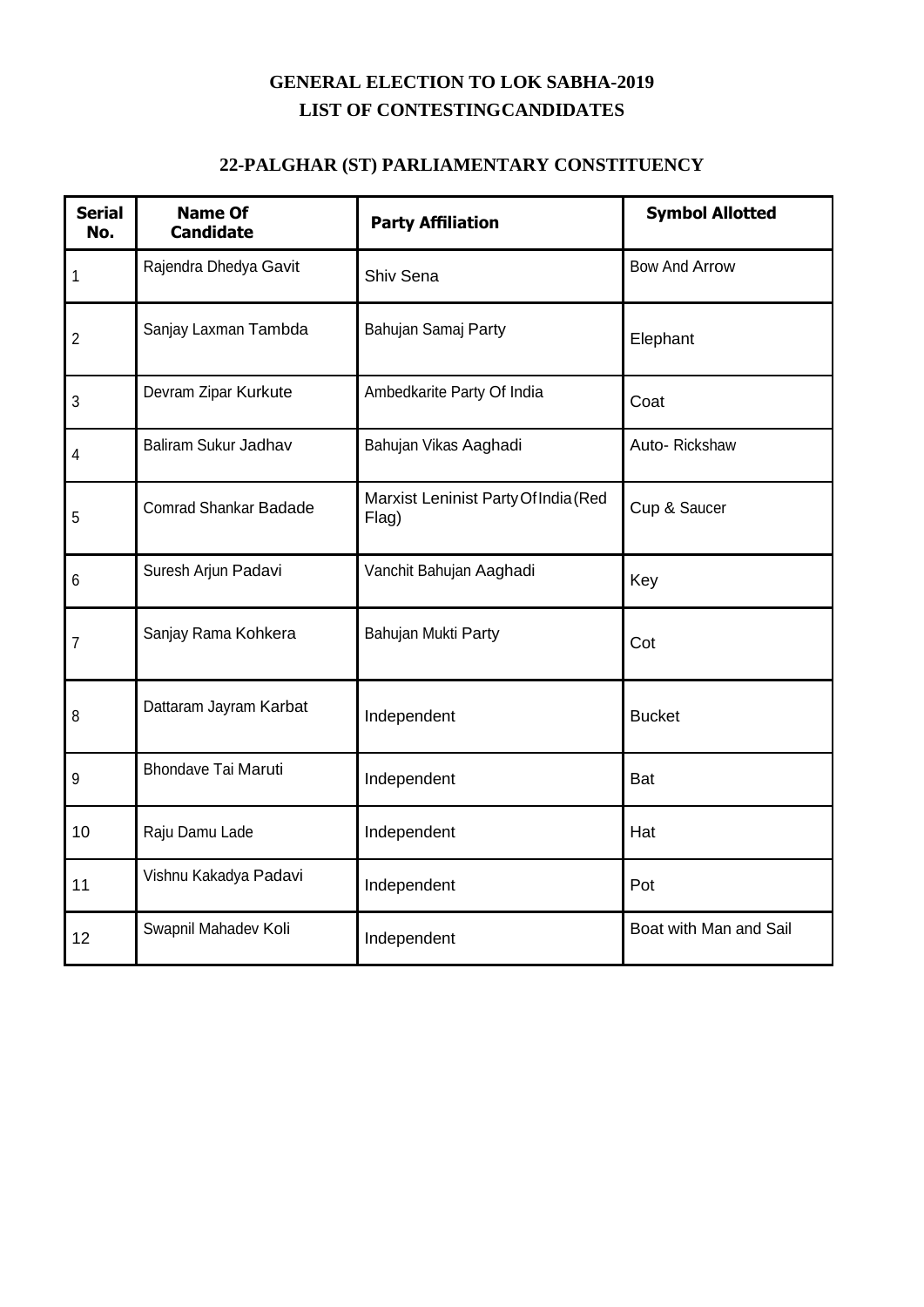#### **23-BHIWANDI PARLIAMENTARY CONSTITUENCY**

| <b>Serial</b><br>No. | Name Of<br>Candidate             | <b>Party Affiliation</b>           | <b>Symbol Allotted</b> |
|----------------------|----------------------------------|------------------------------------|------------------------|
| $\mathbf{1}$         | Kapil Moreshwar Patil            | Bharatiya Janata Party             | Lotus                  |
| $\overline{2}$       | Taware Suresh Kashinath          | <b>Indian National Congress</b>    | Hand                   |
| 3                    | Ansari Mumtaz Abdulsattar        | Bahujan Republican Socialist Party | Air Conditioner        |
| $\overline{4}$       | Prof. (Dr.) Arun Savant          | Vanchit Bahujan Aaghadi            | Cup & Saucer           |
| 5                    | Kishor Rambhauji Kinkar          | <b>Bharat Prabhat Party</b>        | Ludo                   |
| 6                    | Dr. Nooruddin Nizam<br>Ansari    | Samajwadi Party                    | Bicycle                |
| $\boldsymbol{7}$     | Feroz Abdurrahim Shaikh          | Jan Adhikar Party                  | Whistle                |
| 8                    | Sanjay Ganapat Wagh              | <b>Bhartiya Tribal Party</b>       | Auto-Rickshaw          |
| 9                    | Kapil Yashwant Dhamane           | Independent                        | Tractor Chalata Kisan  |
| 10                   | Kapil Jayhind Patil              | Independent                        | Cauliflower            |
| 11                   | Deepak Pandharinath<br>Khambekar | Independent                        | Diamond                |
| 12                   | <b>Engineer Navid Betab</b>      | Independent                        | Television             |
| 13                   | Nitesh Raghunath Jadhav          | Independent                        | Ring                   |
| 14                   | <b>Balaram Vitthal Mhatre</b>    | Independent                        | Pressure Cooker        |
| 15                   | Suhas Dhananjay Bonde            | Independent                        | Bat                    |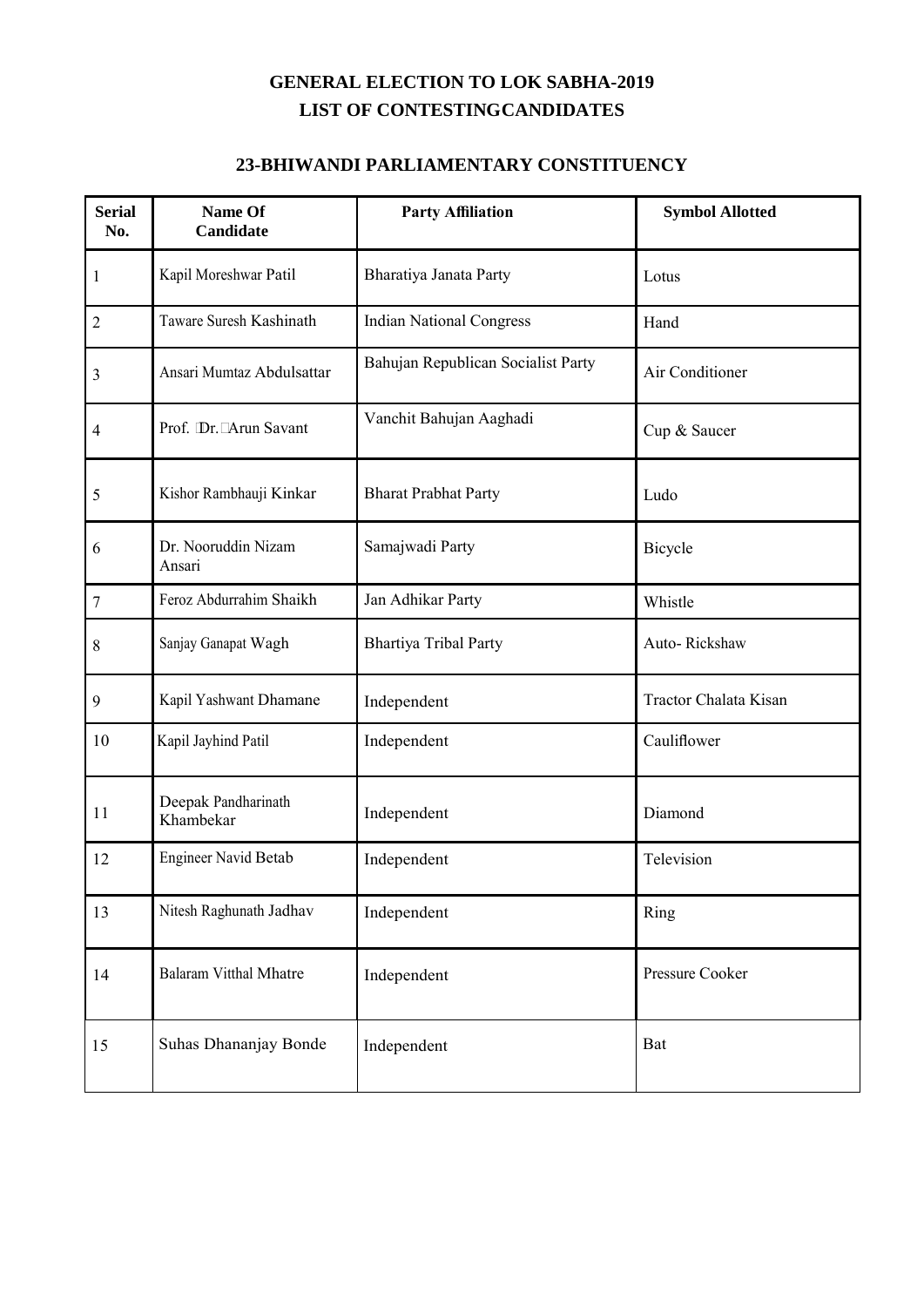#### **24-KALYAN PARLIAMENTARY CONSTITUENCY**

| S.N.           | <b>Name Of Candidate</b>            | <b>Party Affiliation</b>              | <b>Symbol Allotted</b> |
|----------------|-------------------------------------|---------------------------------------|------------------------|
| $\mathbf{1}$   | Babaji Balaram Patil                | Nationalist Congress Party            | Clock                  |
| $\overline{2}$ | Ravindra (Pintu) Kene               | Bahujan Samaj Party                   | Elephant               |
| $\overline{3}$ | Dr. Shrikant Eknath Shinde          | Shiv Sena                             | <b>Bow And Arrow</b>   |
| $\overline{4}$ | Gautam Baburao<br>Waghchaure        | Bahujan Mukti Party                   | Cot                    |
| 5              | Milind Kamble                       | <b>Bharat Jan Aadhar Party</b>        | Fountain               |
| 6              | Munir Ahmad Ansari                  | Indian Union Muslim League            | Auto-Rickshaw          |
| $\overline{7}$ | Mohammed Ahmed Khan (Ahmed<br>Neta) | Bahujan Maha Party                    | Whistle                |
| 8              | Salve Vinod Manohar                 | Bhartiya Kisan Party                  | Diamond                |
| 9              | Dr. Suresh Abhiman Gawai            | <b>Bharat Prabhat Party</b>           | Ludo                   |
| 10             | Sanjay Hedaoo                       | Vanchit Bahujan Aaghadi               | Cup & Saucer           |
| 11             | Santosh Bhikaji Bhalerao            | Ambedkarite Party Of India            | Coat                   |
| 12             | Habibur Rehman                      | Peace Party                           | Glass Tumbler          |
| 13             | Haresh Sambhaji Bramhane            | Bahujan Republican Socialist<br>Party | Air Conditioner        |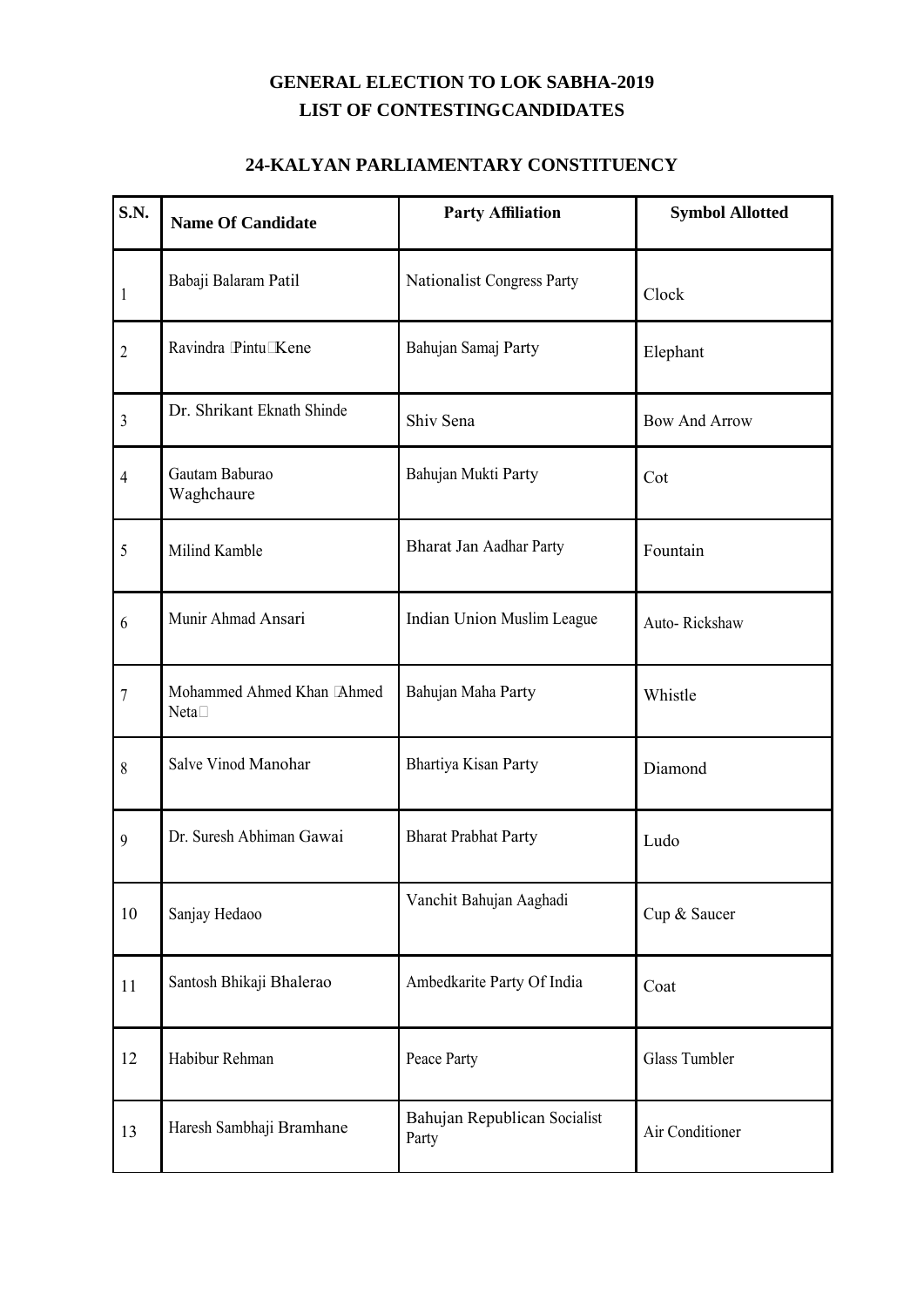| <b>Serial</b><br>No. | <b>Name Of Candidate</b>     | <b>Party Affiliation</b> | <b>Symbol Allotted</b> |
|----------------------|------------------------------|--------------------------|------------------------|
| 14                   | Ajayshyam Ramlakhan<br>Morya | Independent              | Sewing Machine         |
| 15                   | Amrish Raj Morajkar          | Independent              | Key                    |
| 16                   | Asmita Pushkar Puranik       | Independent              | Letter Box             |
| 17                   | Chandrakant Rambhaji<br>Mote | Independent              | Green Chilli           |
| 18                   | Zafarullah Gulam Rab Sayyed  | Independent              | Bat                    |
| 19                   | Dinkar Ranganath Phalake     | Independent              | Helicopter             |
| 20                   | Nafees Ansari                | Independent              | <b>Bottle</b>          |
| 21                   | Narendrbhai More             | Independent              | Television             |
| 22                   | Yasmin Banoo Mohd.<br>Salim  | Independent              | Calculator             |
| 23                   | Mo. YusufMo. Farooq Khan     | Independent              | Walking Stick          |
| 24                   | Vinay Dubey                  | Independent              | Computer               |
| 25                   | Shiva Krishnamurthy Iyer     | Independent              | Cctv Camera            |
| 26                   | Sayyed Waseem Ali Nazir Ali  | Independent              | <b>Battery Torch</b>   |
| 27                   | Suhas Dhananjay Bonde        | Independent              | Tractor Chalata Kisan  |
| 28                   | Sonali Ashok<br>Gangawane    | Independent              | Laptop                 |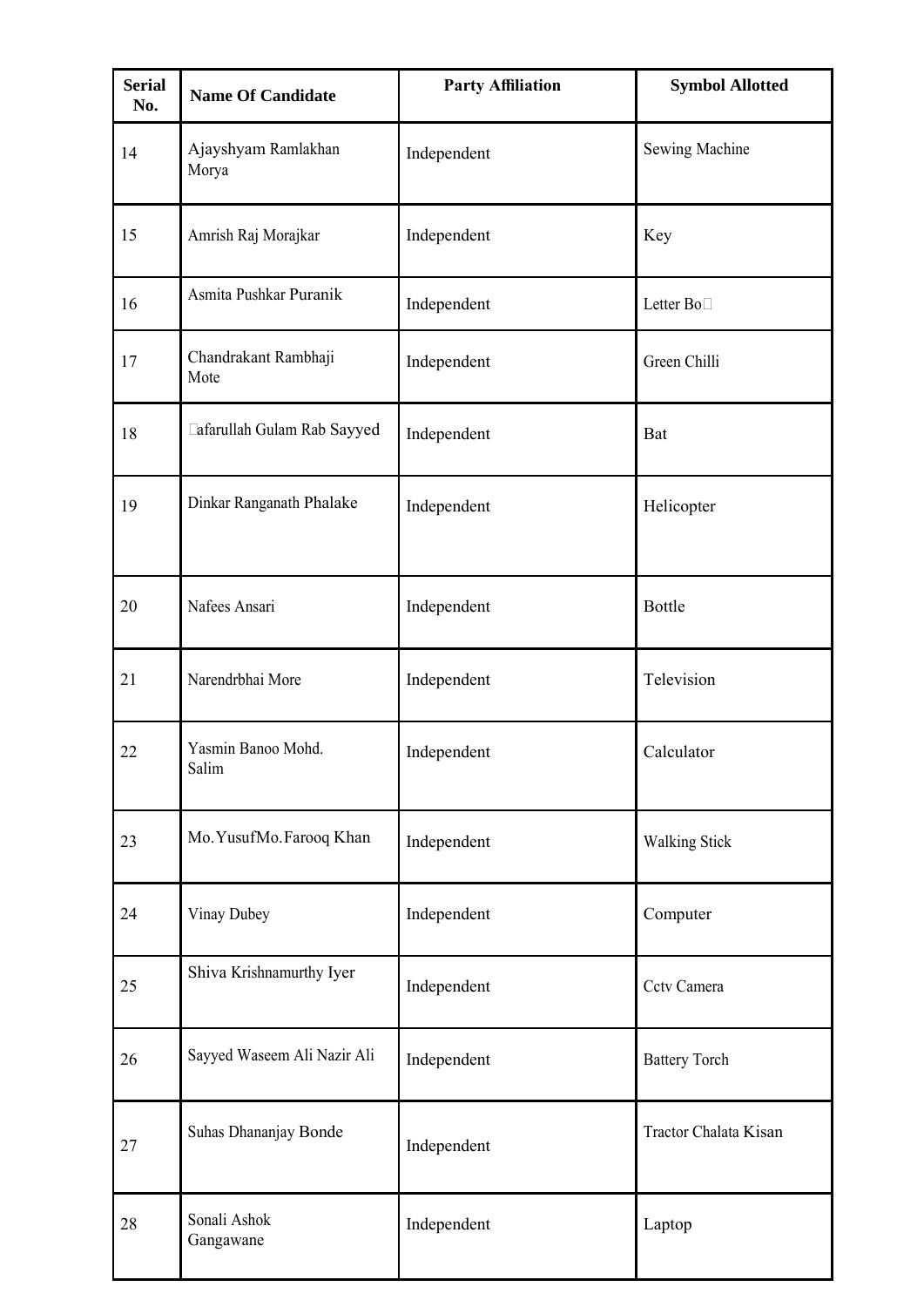#### **25-THANE PARLIAMENTARY CONSTITUENCY**

| <b>Serial</b><br>No. | <b>Name Of Candidate</b>      | <b>Party Affiliation</b>                     | <b>Symbol Allotted</b> |
|----------------------|-------------------------------|----------------------------------------------|------------------------|
| $\mathbf{1}$         | Anand Prakash Paran jpe       | <b>Nationalist Congress Party</b>            | Clock                  |
| $\overline{2}$       | Rajan Baburao Vichare         | Shiv Sena                                    | <b>Bow And Arrow</b>   |
| 3                    | Rajeshchanna Baijnath Jaiswar | Bahujan Samaj Party                          | Elephant               |
| $\overline{4}$       | Ajay Baburam Gupta            | <b>Bharat Jan Aadhar Party</b>               | Fountain               |
| 5                    | Usman Moosa Shaikh            | Bahujan Maha Party                           | Whistle                |
| 6                    | Omkar Nath S. Tiwari          | Hindusthan Nirman Dal                        | <b>Water Tank</b>      |
| $\overline{7}$       | Jadhav Prabhakar Anant        | Bahujan Republican<br><b>Socialist Party</b> | Air Conditioner        |
| 8                    | Jain Surendrakumar            | Naitik Party                                 | Auto-Rickshaw          |
| 9                    | Dilip Prabhakar Aloni (Joshi) | Akhil Bharatiya Jan Sangh                    | Key                    |
| 10                   | Bramhadev Rambakshi Pande     | Sarvodaya Bharat Party                       | Camera                 |
| $11\,$               | Mallikarjun Saibanna Pujari   | Vanchit<br>Bahujan<br>Aaghadi                | Cup & Saucer           |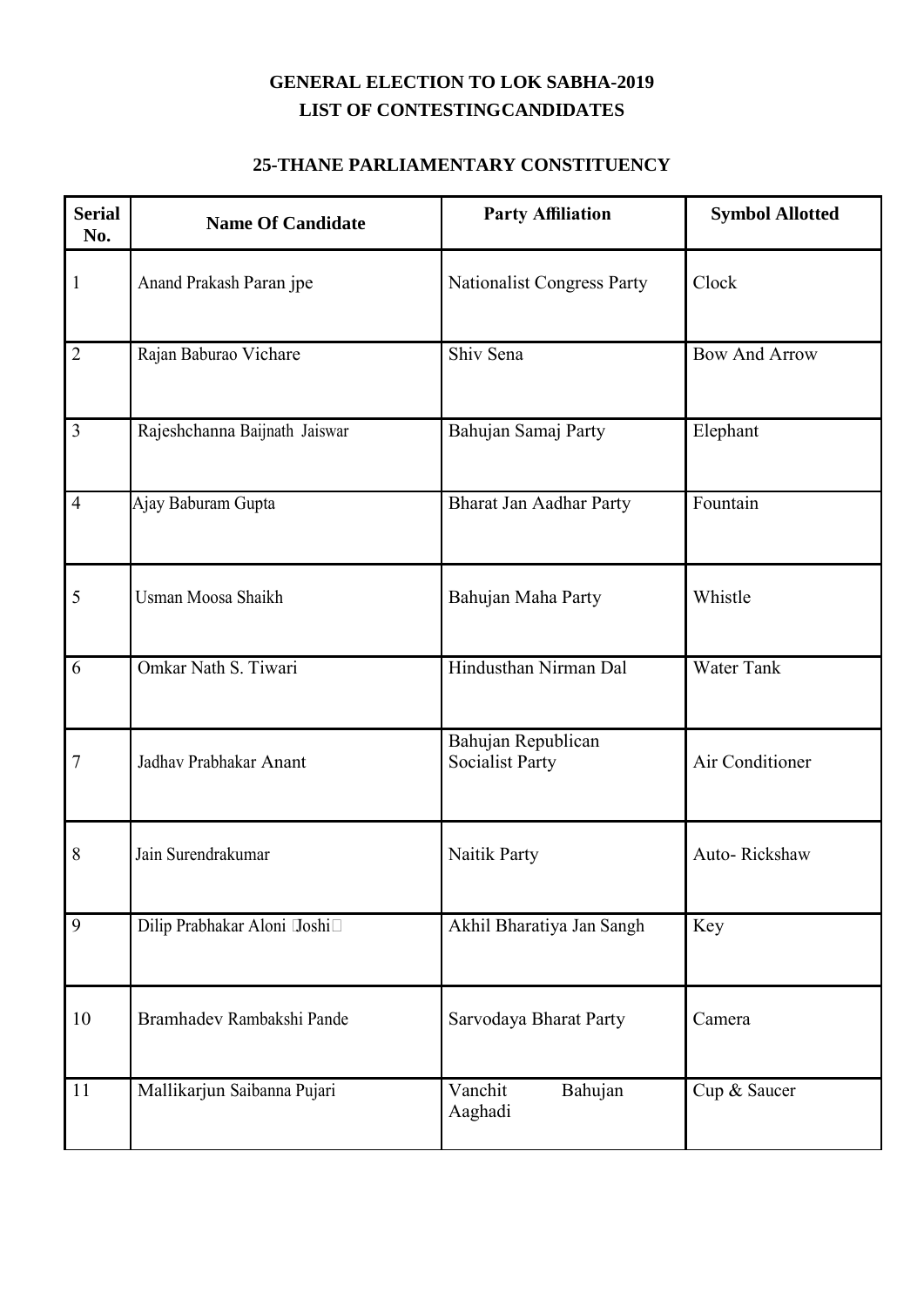| Sr.<br>No. | <b>Name Of Candidate</b>                      | <b>Party Affiliation</b>          | <b>Symbol Allotted</b>      |
|------------|-----------------------------------------------|-----------------------------------|-----------------------------|
| 12         | Madhavilata Dineshkumar<br>Maurya             | Jan Adhikar Party                 | Green Chilli                |
| 13         | Rajesh Siddhanna Kamble                       | Bahujan Mukti Party               | Cot                         |
| 14         | Sudhakar Narayan Shinde                       | Ambedkarite Party Of India        | Coat                        |
| 15         | Subhashchandra Ratandeo Jha                   | Sardar Vallabhbhai Patel<br>Party | <b>Battery Torch</b>        |
| 16         | Hemant Kisan Patil                            | Sanatan Sanskriti Raksha<br>Dal   | Grapes                      |
| 17         | Dr. Akshay Anant Zodge                        | Independent                       | Bat                         |
| 18         | Om Prakash Pal                                | Independent                       | Helicopter                  |
| 19         | Digambar Yalappa Bansode                      | Independent                       | Tractor<br>Chalata<br>Kisan |
| 20         | Pokharkar Vinod Laxman                        | Independent                       | Helmet                      |
| 21         | Thakurprasad<br>Ramesh<br>Kumar<br>Shrivastav | Independent                       | Pen Nib With Seven<br>Rays  |
| 22         | Vitthal Natha Chavan                          | Independent                       | Gas Cylinder                |
| 23         | Shubhangi Vidyasagar Chavan                   | Independent                       | Football                    |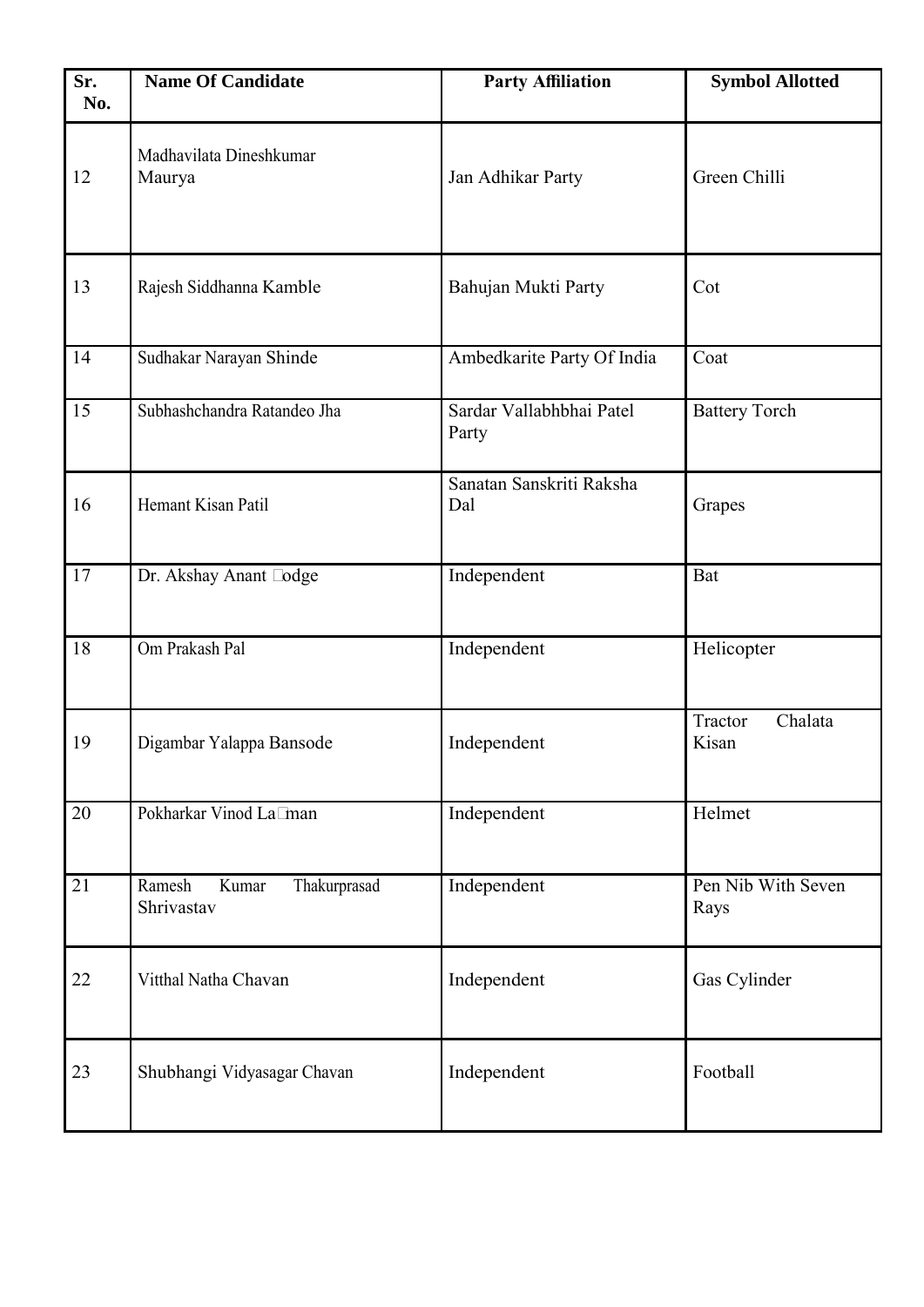#### **26-MUMBAI NORTH PARLIAMENTARY CONSTITUENCY**

| S.No.          | <b>Name of Candidate</b>        | <b>Party Affiliation</b>                      | <b>Symbol Allotted</b> |
|----------------|---------------------------------|-----------------------------------------------|------------------------|
| $\mathbf{1}$   | Urmila Matondkar                | <b>Indian National Congress</b>               | Hand                   |
| $\overline{2}$ | Gopal Shetty                    | Bharatiya Janata Party                        | Lotus                  |
| $\overline{3}$ | Manojkumar Jayprakash<br>Singh  | Bahujan Samaj Party                           | Elephant               |
| $\overline{4}$ | Andrew John Fernandes           | Hum Bhartiya Party                            | Ganna Kisan            |
| 5              | Ankushrao Shivajirao<br>Patil   | Rashtriya Maratha Party                       | <b>Battery Torch</b>   |
| 6              | Chandaliya Samaysingh<br>Anand  | Bahujan Mukti Party                           | Cot                    |
| $\tau$         | Chhannu Sahadewrao<br>Sontakkey | <b>Bharat Prabhat Party</b>                   | Ludo                   |
| 8              | Thorat Sunil Uttamrao           | Vanchit Bahujan Aaghadi                       | Cup and Saucer         |
| 9              | Dr. Pawan Kumar Pandey          | Sarvodaya Bharat Party                        | Camera                 |
| 10             | Fateh Mohd. Mansuri<br>Shaikh   | Bhartiya Lokmat Rashtrawadi<br>Party          | Tractor Chalata Kisan  |
| 11             | Ranjit Bajrangi Tiwari          | Naitik Party                                  | Frying Pan             |
| 12             | Comrade Vilas Hiwale            | Marxist Leninist Party of India<br>(Red Flag) | Whistle                |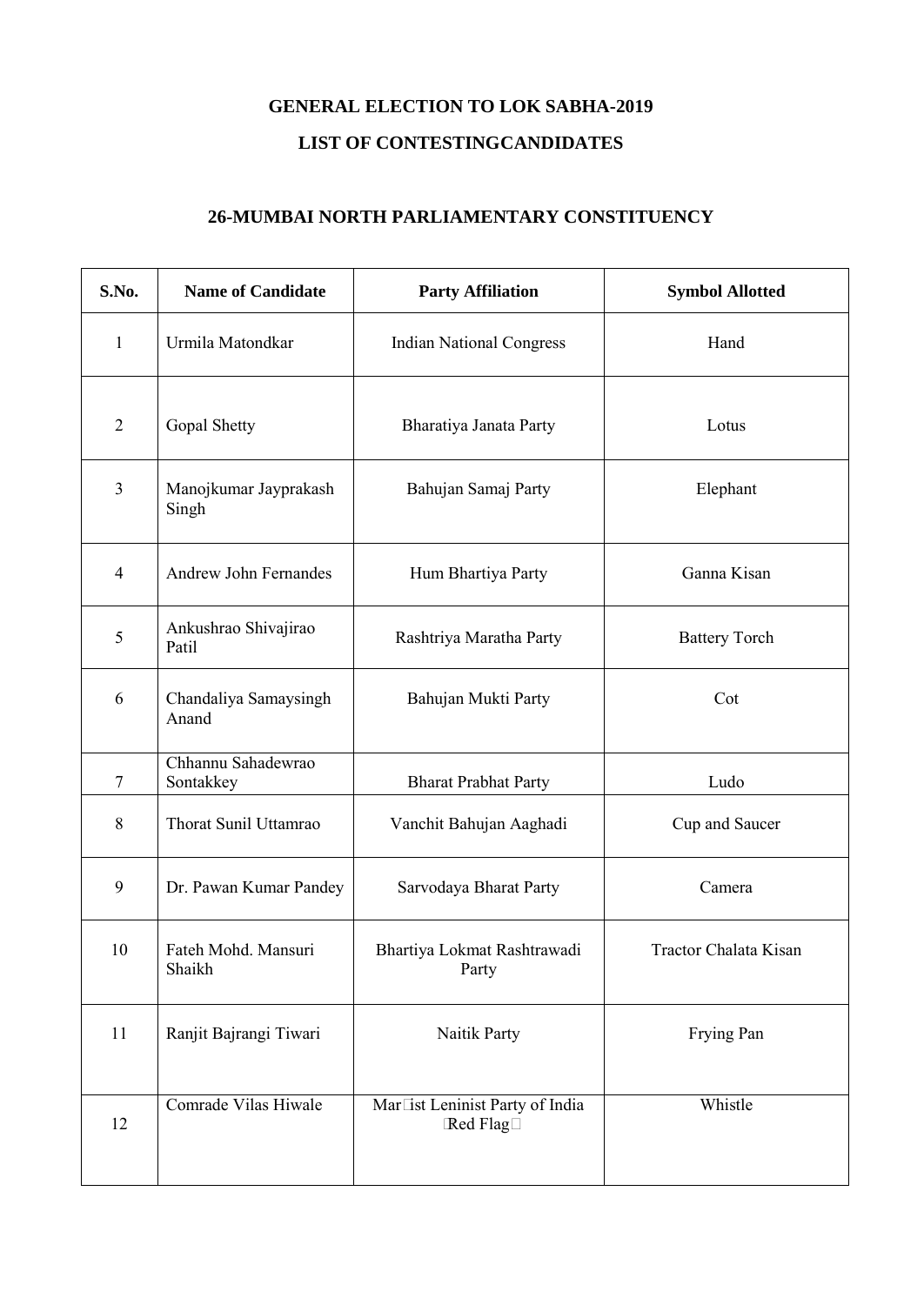| 13 | Akhtar Munshi Paper<br>Wala | Independent | Flute                   |
|----|-----------------------------|-------------|-------------------------|
| 14 | Ansari Mohd. Azad           | Independent | Auto Rickshaw           |
| 15 | Amol Ashokrao Jadhav        | Independent | Pen Nib With Seven Rays |
| 16 | B. K. Gadhavi               | Independent | Pineapple               |
| 17 | Milind Shankar Repe         | Independent | Diamond                 |
| 18 | Dr. Raies Khan              | Independent | <b>Bat</b>              |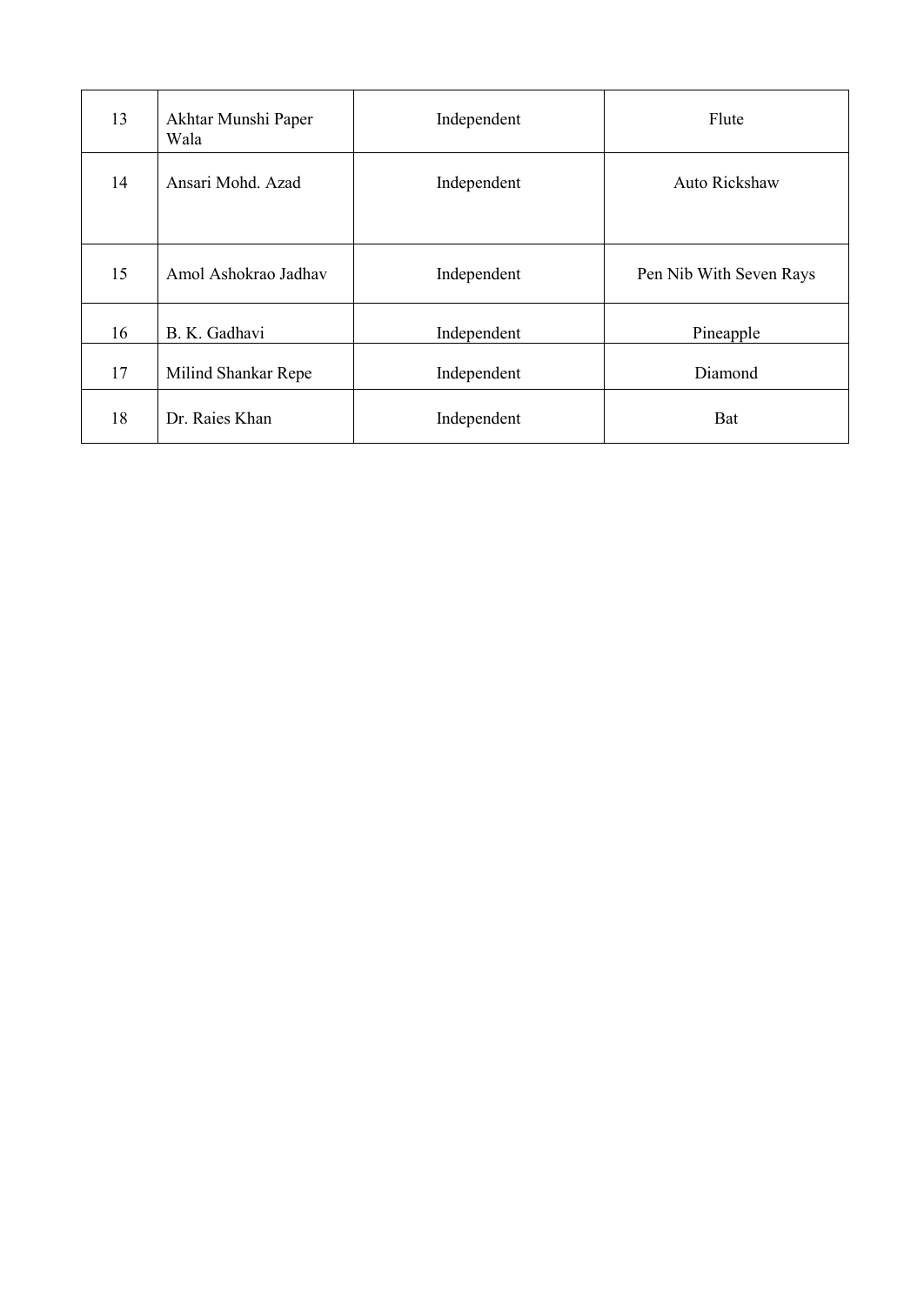#### **27-MUMBAI NORTH WEST PARLIAMENTARY CONSTITUENCY**

| <b>Serial</b><br>No. | <b>Name Of Candidate</b>     | <b>Party Affiliation</b>                | <b>Symbol Allotted</b> |
|----------------------|------------------------------|-----------------------------------------|------------------------|
| $\mathbf{1}$         | Gajanan Kirtikar             | Shiv Sena                               | <b>Bow And Arrow</b>   |
| 2                    | Sanjay Nirupam               | <b>Indian National Congress</b>         | Hand                   |
| 3                    | Ajay Kailashnath Dubey       | Jan Adhikar Party                       | Whistle                |
| $\overline{4}$       | Arora Surinder Mohan         | Bharat Jan Aadhar Party                 | Fountain               |
| 5                    | Chandrashekhar Sharma        | Bhartiya Manavadhikaar<br>Federal Party | <b>Biscuit</b>         |
| 6                    | Chhaya Sunil Tiwari          | Janata Congress                         | Ganna Kisan            |
| $\overline{7}$       | Dharmendra Shriram Pal       | Rashtravadi Kranti Dal                  | Door Bell              |
| 8                    | Vijay Marothi Koyale         | Rashtriya Maratha Party                 | Bat                    |
| 9                    | Shakuntala Mariya Kushalkar  | Prabuddha Republican Party              | Truck                  |
| 10                   | Shaikh Abusalim<br>Arunahak  | Rashtriya Ulama Council                 | Mixee                  |
| 11                   | Subhash Passi                | Samajwadi Party                         | Bicycle                |
| 12                   | Suresh Sundar Shetty         | Vanchit Bahujan Aaghadi                 | Cup & Saucer           |
| 13                   | Harishankar Shivpujan Yadav  | AapkiApniParty (Peoples)                | <b>Battery Torch</b>   |
| 14                   | Aftab Mashwood Khan          | Independent                             | <b>Bread</b>           |
| 15                   | Gajanan Tukaram<br>Sonkamble | Independent                             | Slate                  |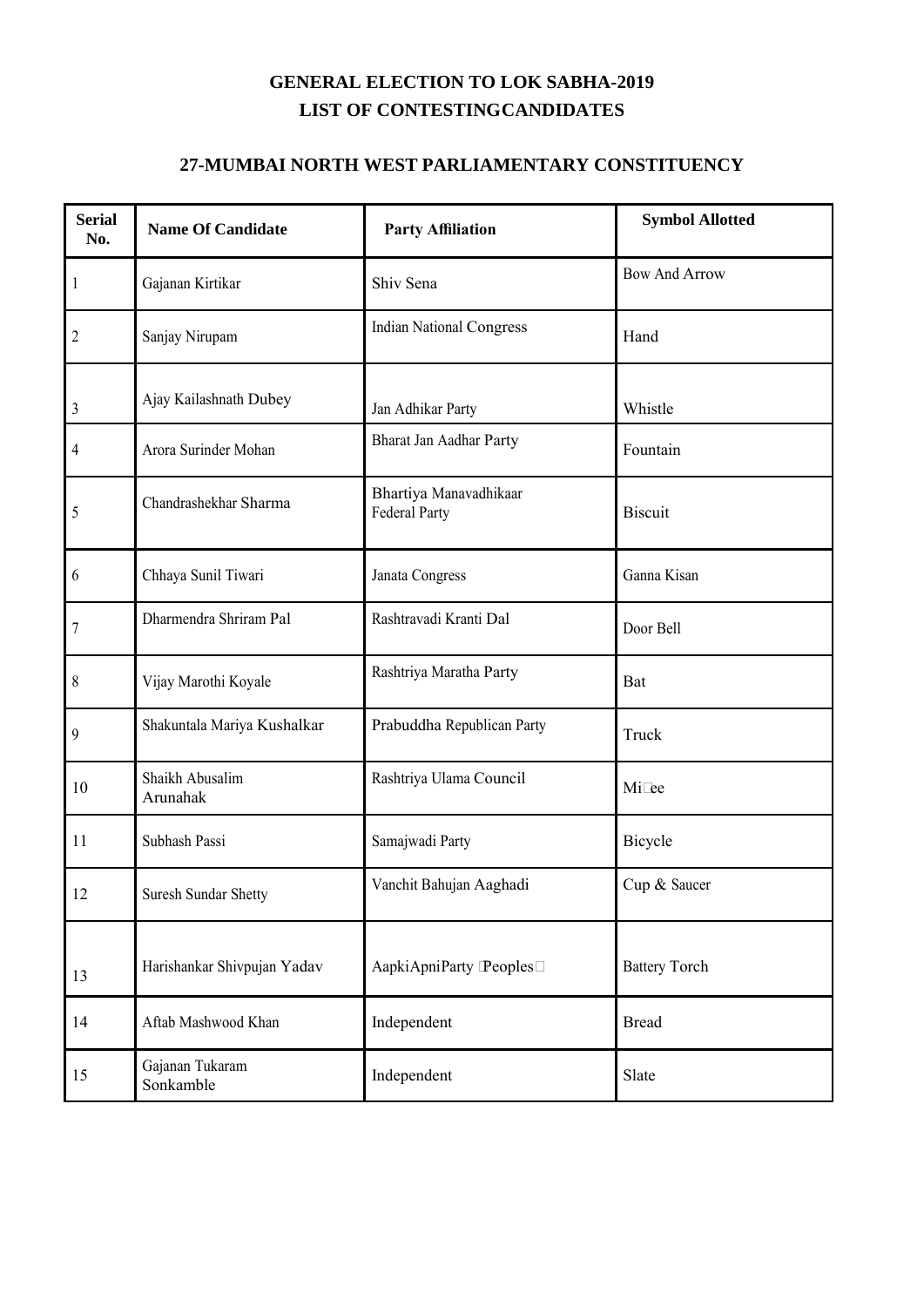| <b>Serial</b><br>No. | <b>Name Of Candidate</b>  | <b>Party Affiliation</b> | <b>Symbol Allotted</b> |
|----------------------|---------------------------|--------------------------|------------------------|
| 16                   | Prabhakar Tarapado Sadhu  | Independent              | <b>Binoculars</b>      |
| 17                   | Madan Banwarilal Agrawal  | Independent              | Well                   |
| 18                   | Adv. Mitesh Varshney      | Independent              | Flute                  |
| 19                   | Vijendra Kumar Rai        | Independent              | CCTV Camera            |
| 20                   | Shashikant Kundalik Kadam | Independent              | Gas Cylinder           |
| 21                   | Sanjay Vishwanath Sakpal  | Independent              | Auto-Rickshaw          |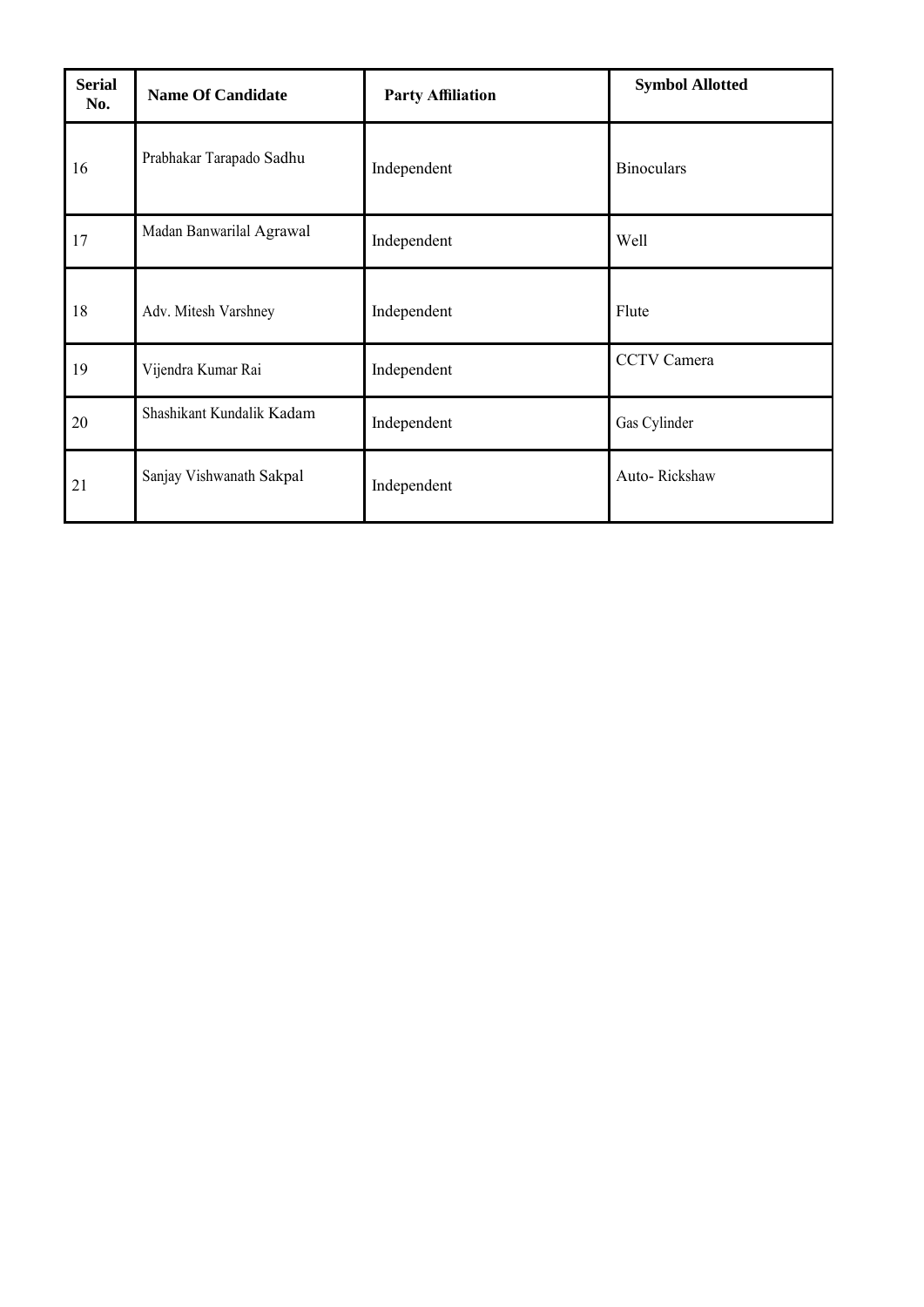#### **28- MUMBAI NORTH EAST PARLIAMENTARY CONSTITUENCY**

| <b>Serial</b><br>No. | <b>Name Of Candidate</b>                | <b>Party Affiliation</b>                | <b>Symbol</b><br><b>Allotted</b> |
|----------------------|-----------------------------------------|-----------------------------------------|----------------------------------|
| 1                    | Patil Sanjay Dina                       | <b>Nationalist Congress Party</b>       | Clock                            |
| $\overline{2}$       | Manoj Kotak                             | Bharatiya Janata Party                  | Lotus                            |
| 3                    | Sanjay Chandrabahadur<br>Singh (Kunwar) | Bahujan Samaj Party                     | Elephant                         |
| 4                    | Adv. Ganesh Iyer                        | Bahujan Maha Party                      | Whistle                          |
| 5                    | Jayashri Minesh Shah                    | Bhartiya Manavadhikaar Federal<br>Party | <b>Biscuit</b>                   |
| 6                    | Dandge Sukhadev Chandu                  | Ambedkarite Party Of India              | Coat                             |
| 7                    | Niharika Prakashchandra<br>Khondalay    | Vanchit Bahujan Aaghadi                 | Cup & Saucer                     |
| 8                    | Nutan Sharad Kumar Singh                | Aapki Apni Party (Peoples)              | <b>Battery Torch</b>             |
| 9                    | Adv. Vijay Janardan Shiktode            | Bahujan Republican Socialist Party      | Air Conditioner                  |
| 10                   | Vinod Narayan Chaugule                  | Sanatan Sanskriti Raksha Dal            | Grapes                           |
| 11                   | Shahenaz Begam Mo.Siraj<br>Khan         | Rashtriya Ulama Council                 | Mixee                            |
| 12                   | Sushma Maurya                           | Jan Adhikar Party                       | Helicopter                       |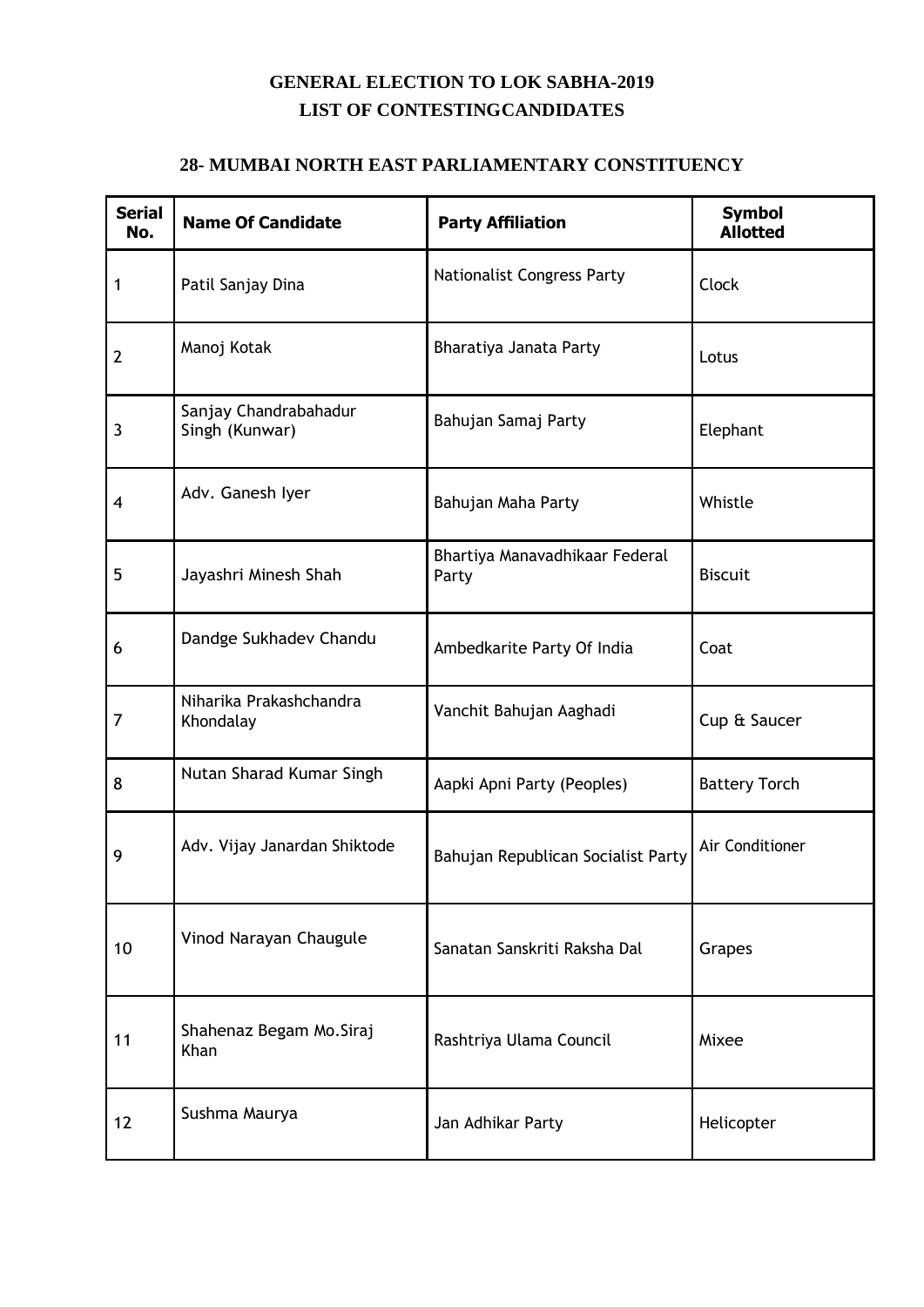| <b>Serial</b><br>No. | <b>Name Of Candidate</b>             | <b>Party Affiliation</b> | <b>Symbol</b><br><b>Allotted</b> |
|----------------------|--------------------------------------|--------------------------|----------------------------------|
| 13                   | Shrikant Suburao Shinde              | Bahujan Mukti Party      | Cot                              |
| 14                   | Anil Hebbar Koni                     | Independent              | Stethoscope                      |
| 15                   | Kurhade Sneha Ravindra               | Independent              | Diamond                          |
| 16                   | Jatin Rangrao Harne                  | Independent              | <b>Gas Cylinder</b>              |
| 17                   | Jaywant Shriram Sawant (Pappa)       | Independent              | Auto-Rickshaw                    |
| 18                   | Jitendra Kumar Nanaku Pal            | Independent              | <b>Scissors</b>                  |
| 19                   | Thoke Baban Sopan                    | Independent              | <b>Plastering Trowel</b>         |
| 20                   | Dayanand Jagnnath Sohani             | Independent              | Bat                              |
| 21                   | Deepak Digambar Shinde               | Independent              | Hockey & Ball                    |
| 22                   | Nilesh Ramchandra Kudtarkar          | Independent              | <b>Water Tank</b>                |
| 23                   | Pravin Chandrakant Kedare            | Independent              | Key                              |
| 24                   | Bhaskar Mohan Gaud                   | Independent              | Football                         |
| 25                   | Rakesh Sambhaji Raul                 | Independent              | <b>Bottle</b>                    |
| 26                   | Shahajirao Dhondiba Thorat           | Independent              | Carrom Board                     |
| 27                   | Shahin Parveen Shakil Ahamad<br>Khan | Independent              | Kettle                           |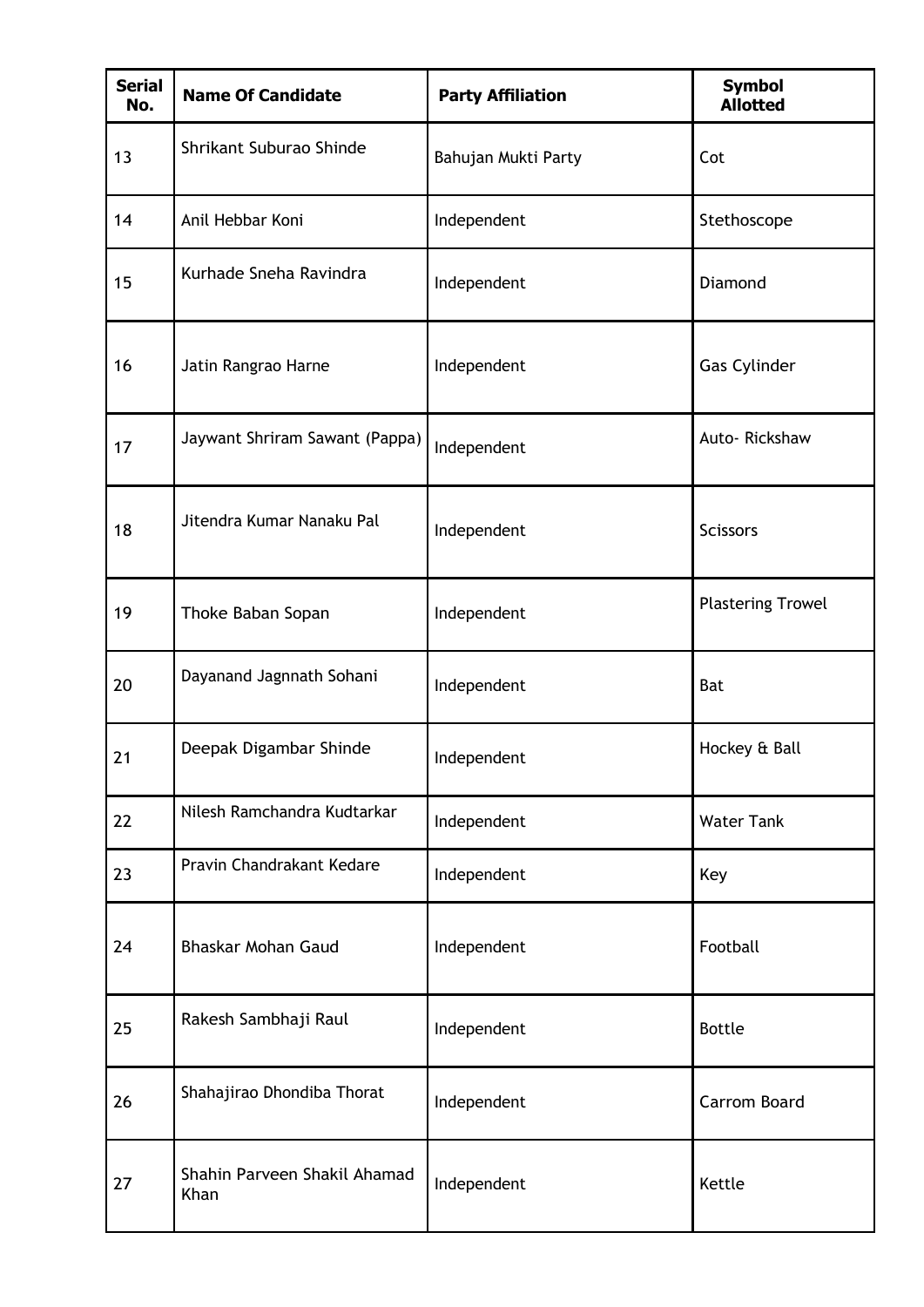#### **29- MUMBAI NORTH CENTRAL PARLIAMENTARY CONSTITUENCY**

| <b>Serial</b><br>No. | <b>Name Of Candidate</b>            | <b>Party Affiliation</b>                       | <b>Symbol Allotted</b> |
|----------------------|-------------------------------------|------------------------------------------------|------------------------|
| 1                    | Imran Mustafa Khan                  | Bahujan Samaj Party                            | Elephant               |
| 2                    | Dutt Priya Sunil                    | <b>Indian National Congress</b>                | Hand                   |
| 3                    | Poonam Mahajan                      | Bharatiya Janata Party                         | Lotus                  |
| 4                    | Abdur Rehman Anjaria                | Vanchit Bahujan Aaghadi                        | Cup & Saucer           |
| 5                    | Kurban Shahadat Hussain             | Rashtriya Ulama Council                        | Mixee                  |
| 6                    | Adv.Feroz A Shaikh                  | Jan Adhikar Party                              | Dolli                  |
| 7                    | Milind (Anna) Kamble                | Bharat Jan Aadhar Party                        | Computer               |
| 8                    | Mehendi Iqbal Hasan Sayyed          | <b>Ambedkar National Congress</b>              | Gramophone             |
| 9                    | Mohammad Mehmood Syed Shah          | All India Minorities Front                     | Diamond                |
| 10                   | Mohommad Mobin Shaikh<br>(Azmi)     | Peace Party                                    | Glass Tumbler          |
| 11                   | Rajesh Nandlal Bhavsar              | Bhartiya Manavadhikaar<br><b>Federal Party</b> | <b>Biscuit</b>         |
| 12                   | Akshay Kacharu Sanap                | Independent                                    | Spanner                |
| 13                   | Ankush Ramchandra Karande           | Independent                                    | Bat                    |
| 14                   | Joy Nagesh Bhosale                  | Independent                                    | Whistle                |
| 15                   | Nooruddin Aftab Azimuddin<br>Sayyed | Independent                                    | Kettle                 |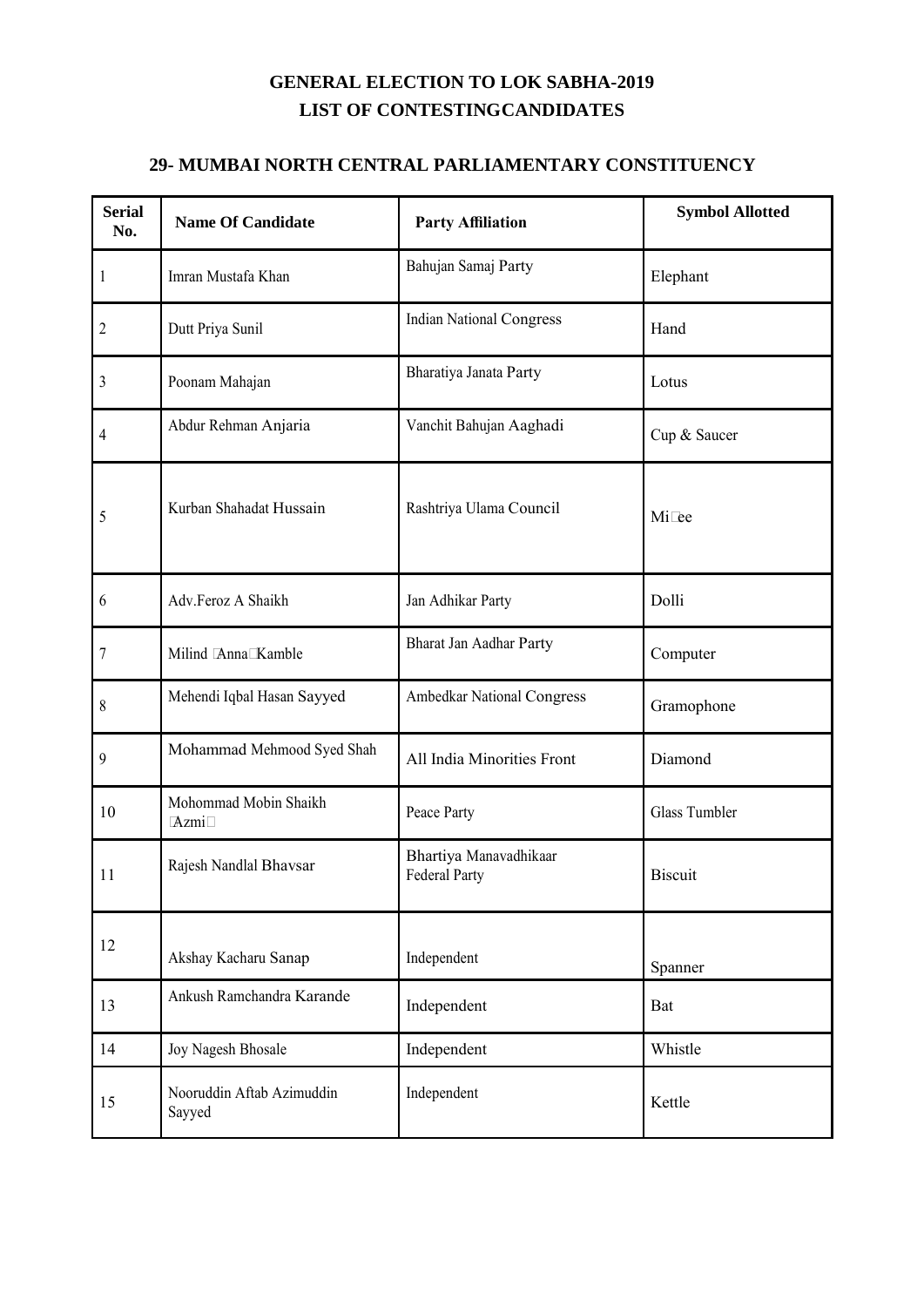| <b>Serial</b><br>No. | <b>Name Of Candidate</b>             | <b>Party Affiliation</b> | <b>Symbol Allotted</b> |
|----------------------|--------------------------------------|--------------------------|------------------------|
| 16                   | Mohd. Yahiya Siddique                | Independent              | Laptop                 |
| 17                   | Adv Vansh Bahadur Sabhajeet<br>Yadav | Independent              | Helicopter             |
| 18                   | Sundar Baburao Padmukh               | Independent              | Auto-Rickshaw          |
| 19                   | Sneha (Sagar) Nivrutti Kale          | Independent              | Gas Cylinder           |
| 20                   | Harshvardhan Ramsuresh Pandey        | Independent              | Key                    |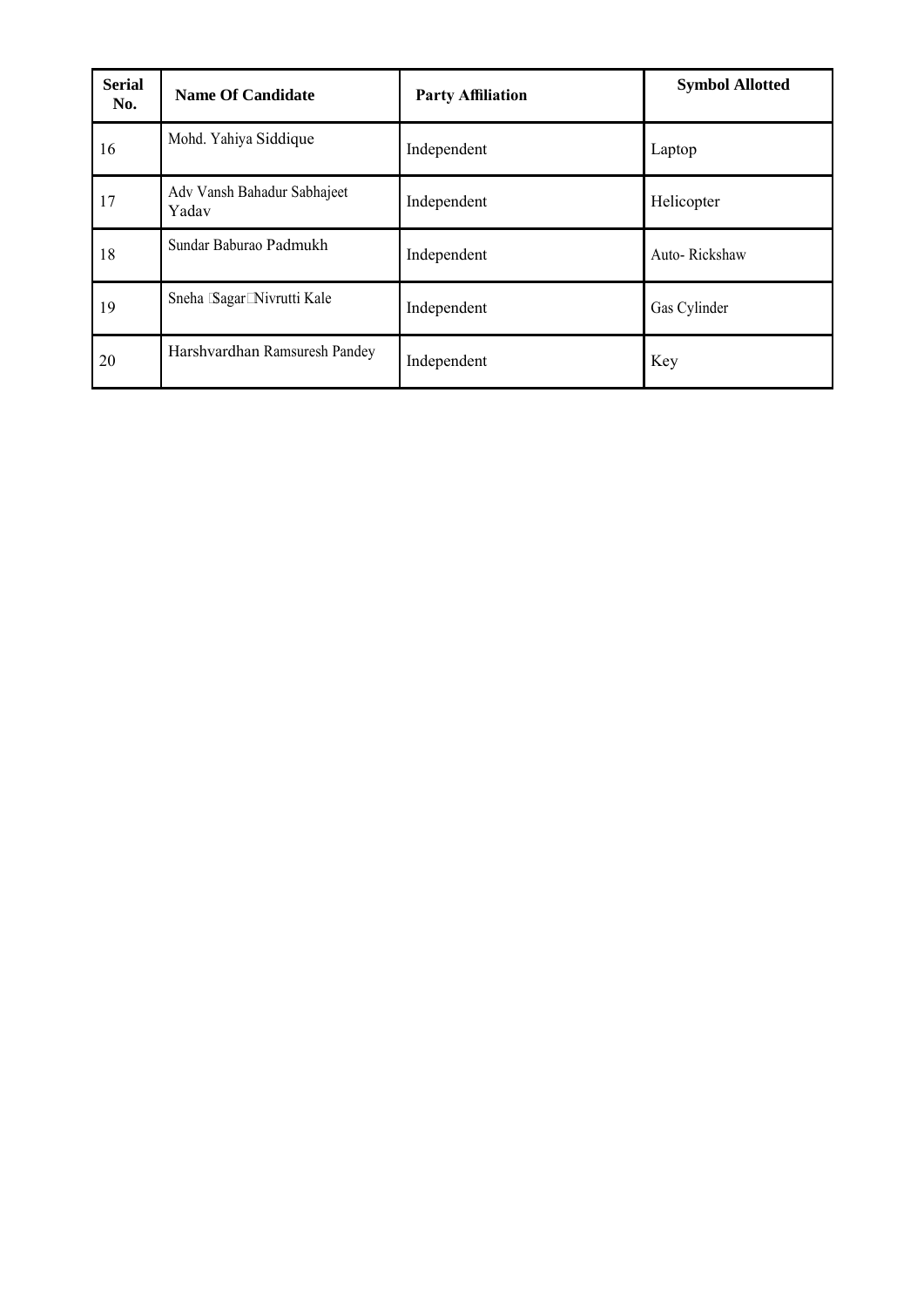#### **30- MUMBAI SOUTH CENTRAL PARLIAMENTARY CONSTITUENCY**

| <b>Serial</b><br>No. | <b>Name Of Candidate</b>                 | <b>Party Affiliation</b>             | <b>Symbol Allotted</b> |
|----------------------|------------------------------------------|--------------------------------------|------------------------|
| $\mathbf{1}$         | Ahmed Shakil Sagir Ahmed<br>Shaikh       | Bahujan Samaj Party                  | Elephant               |
| 2                    | Eknath M. Gaikwad                        | <b>Indian National Congress</b>      | Hand                   |
| $\mathfrak{Z}$       | Rahul Ramesh Shewale                     | Shiv Sena                            | Bow & Arrow            |
| 4                    | Godfrey Noble                            | Desiya Makkal Sakthi Katchi          | Ring                   |
| 5                    | Deepak Bhagoji Kamble                    | Ambedkarite Party Of India           | Coat                   |
| 6                    | Baddy Hemantkumar Reddy                  | Bahujan Mukti Party                  | Cot                    |
| $\boldsymbol{7}$     | Balasaheb Jagannath Sable                | Bhartiya Manavadhikaar Federal Party | <b>Biscuit</b>         |
| 8                    | <b>Bhosale Sanjay Sushil</b>             | Vanchit Bahujan Aaghadi              | Cup & Saucer           |
| 9                    | Adv. Mahendra Tulshiram<br>Bhingardive   | Anti Corruption Dynamic Party        | Jackfruit              |
| 10                   | Adv. More Yogesh Vitthal                 | Bahujan Republican Socialist Party   | Air Conditioner        |
| 11                   | Mohammad Hayat Mohammad Husain<br>Shaikh | Peace Party                          | <b>Glass Tumbler</b>   |
| 12                   | Yoganand Nadar                           | AapkiApniParty (Peoples)             | <b>Battery Torch</b>   |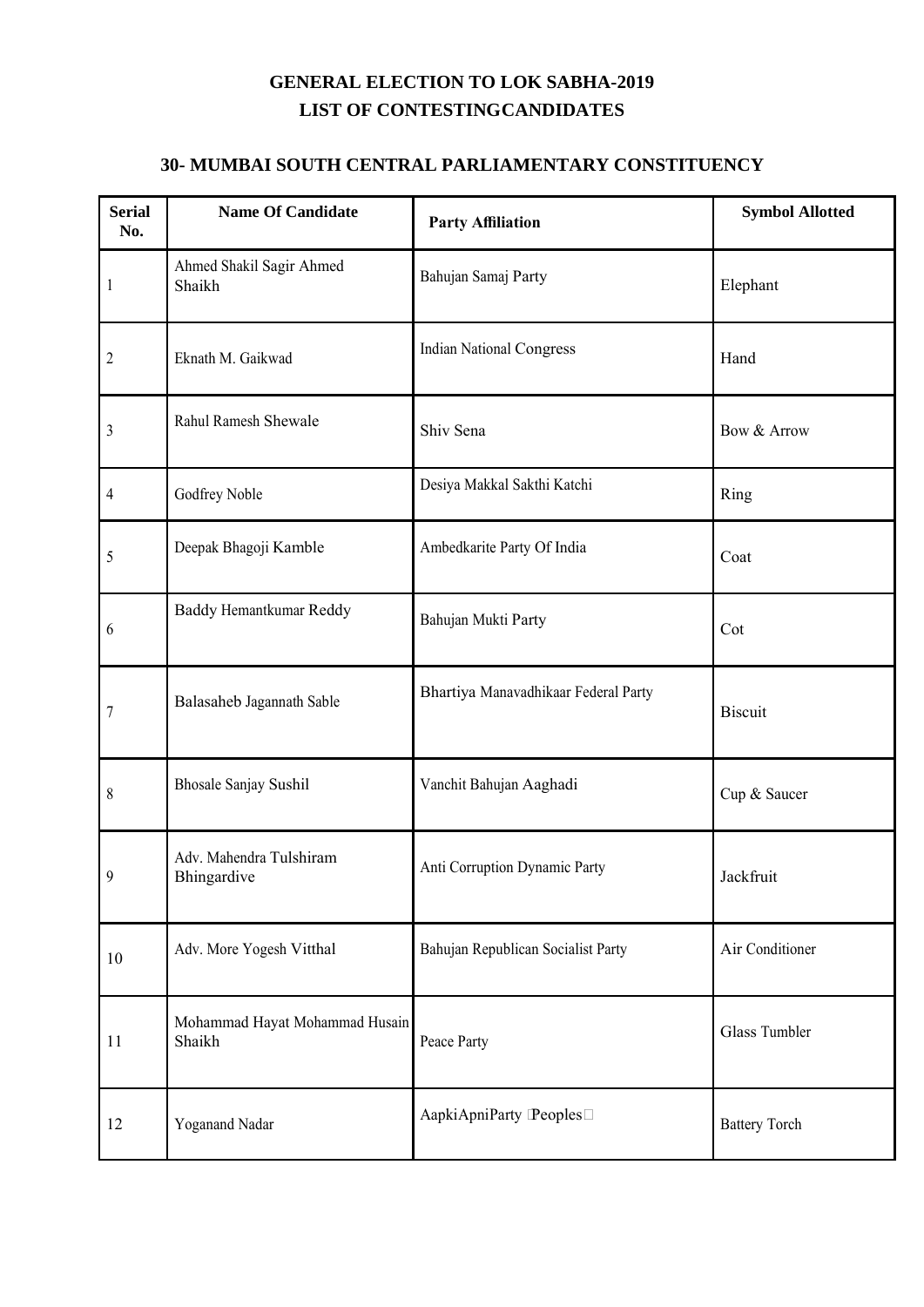| <b>Serial</b><br>No. | <b>Name Of Candidate</b> | <b>Party Affiliation</b> | <b>Symbol Allotted</b> |
|----------------------|--------------------------|--------------------------|------------------------|
| 13                   | ANITA KIRAN PATOLE       | Independent              | Gas Cylinder           |
| 14                   | DALVI RAJU SAHEBRAO      | Independent              | Ganna Kisan            |
| 15                   | VIKAS MARUTI ROKADE      | Independent              | Auto-Rickshaw          |
| 16                   | SHEETALTAI SASANE        | Independent              | Whistle                |
| 17                   | SANTOSH SHRIVASTAV       | Independent              | Sewing Machine         |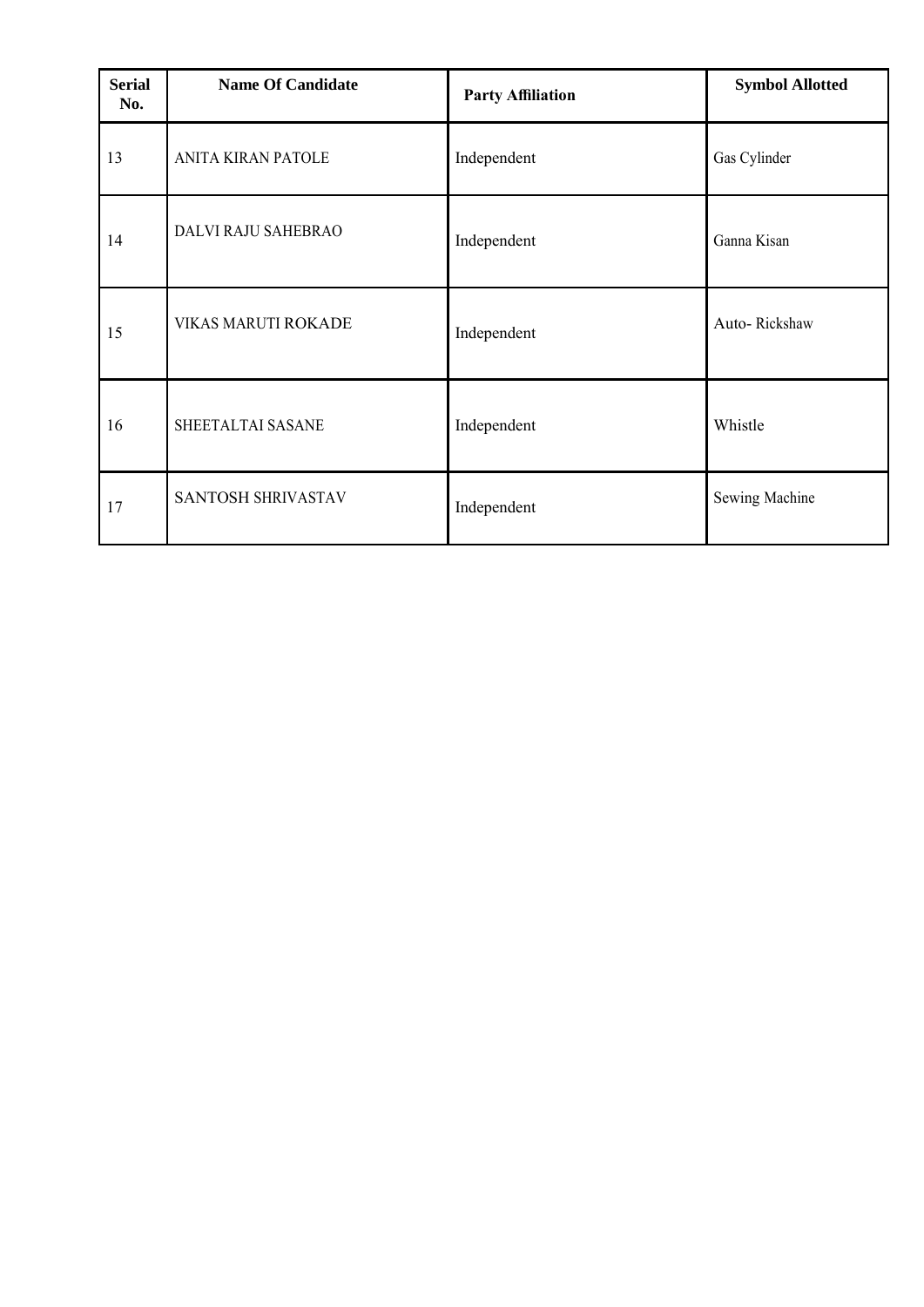#### **31- MUMBAI SOUTH PARLIAMENTARY CONSTITUENCY**

| <b>Serial</b><br>No. | <b>Name Of Candidate</b>        | <b>Party Affiliation</b>                       | <b>Symbol Allotted</b>  |
|----------------------|---------------------------------|------------------------------------------------|-------------------------|
| $\mathbf{1}$         | Arvind Ganpat Sawant            | Shiv Sena                                      | <b>Bow And Arrow</b>    |
| 2                    | Gautam Sureshkumar<br>Mistrilal | Bahujan Samaj Party                            | Elephant                |
| 3                    | Deora Milind Murli              | <b>Indian National Congress</b>                | Hand                    |
| 4                    | Dr. Anil Kumar                  | Vanchit Bahujan Aaghadi                        | Cup and Saucer          |
| 5                    | Abbas . F. Chhatriwala          | Jan Adhikar Party                              | <b>Bricks</b>           |
| 6                    | Irfan Shaikh                    | Ambedkarite Party Of India                     | Coat                    |
| $\overline{7}$       | Adv. Ramchandra N. Kachave      | Kranti Kari Jai Hind Sena                      | Helicopter              |
| 8                    | Shehbaj Rathod                  | Jai Maha Bharath Party                         | Pen Nib With Seven Rays |
| 9                    | Adv. Sahil L. Shah              | Bhartiya Manavadhikaar<br><b>Federal Party</b> | <b>Biscuit</b>          |
| 10                   | Hamir Kalidas Vinjuda           | Bahujan Republican Socialist<br>Party          | Air Conditioner         |
| 11                   | Rajesh .B. Dayal                | Independent                                    | Slate                   |
| 12                   | Shankar Sonawane                | Independent                                    | Gas Cylinder            |
| 13                   | Sai Shrivastav                  | Independent                                    | Diamond                 |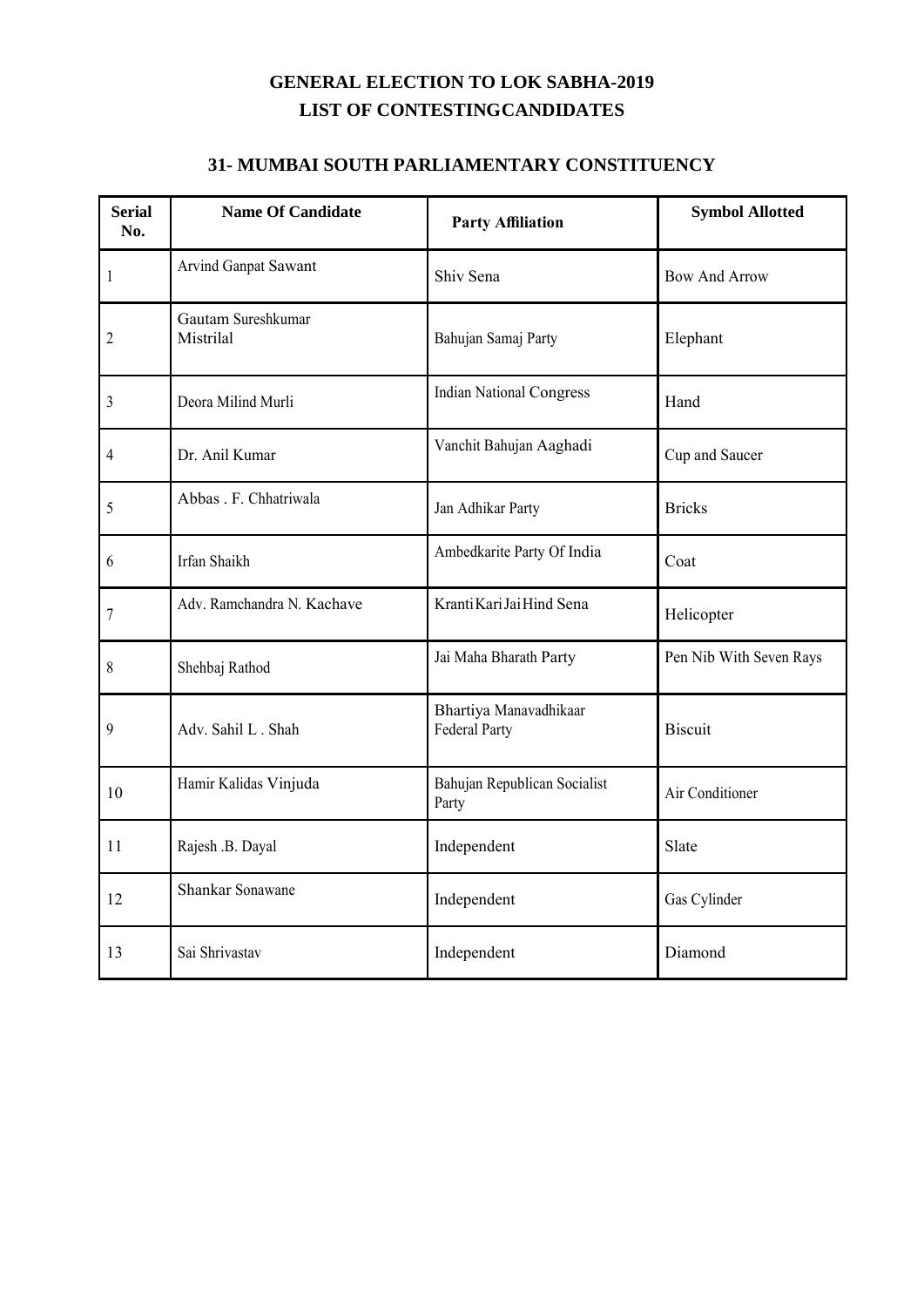#### **33- MAVAL PARLIAMENTARY CONSTITUENCY**

| <b>Serial</b><br>No. | <b>Name Of Candidate</b>                   | <b>Party Affiliation</b>              | <b>Symbol Allotted</b> |
|----------------------|--------------------------------------------|---------------------------------------|------------------------|
| $\mathbf{1}$         | Adv. Kanade Sanjay Kisan                   | Bahujan Samaj Party                   | Elephant               |
| $\sqrt{2}$           | Parth Ajit Pawar                           | Nationalist Congress Party            | Clock                  |
| 3                    | Shrirang Appa Chandu Barne                 | Shiv Sena                             | <b>Bow And Arrow</b>   |
| $\overline{4}$       | Jagdish Alias Ayyappa Shamrao<br>Sonawane  | Kranti Kari Jai Hind Sena             | Helicopter             |
| 5                    | Jaya Sanjay Patil                          | Ambedkarite Party Of India            | Coat                   |
| 6                    | Pandharinath Namdeo Patil                  | Bahujan Mukti Party                   | Cot                    |
| 7                    | Prakash Bhivaji Mahadik                    | Bhartiya Navjawan Sena (Paksha)       | Dish Antenna           |
| 8                    | Madan Shivaji Patil                        | Bharatiya Praja Surajya Paksha        | Whistle                |
| 9                    | Rajaram Narayan Patil                      | Vanchit Bahujan Aaghadi               | Cup and Saucer         |
| 10                   | Sunil Baban Gaikwad                        | Bahujan Republican Socialist<br>Party | Air Conditioner        |
| 11                   | Ajay Hanumant Londhe                       | Independent                           | Bat                    |
| 12                   | Amruta Abhijit Apte                        | Independent                           | Gas Cylinder           |
| 13                   | Navnath Vishwanath Dudhal                  | Independent                           | Pestle And Mortar      |
| 14                   | Prashant Alias Babaraje Ganpat<br>Deshmukh | Independent                           | Ganna Kisan            |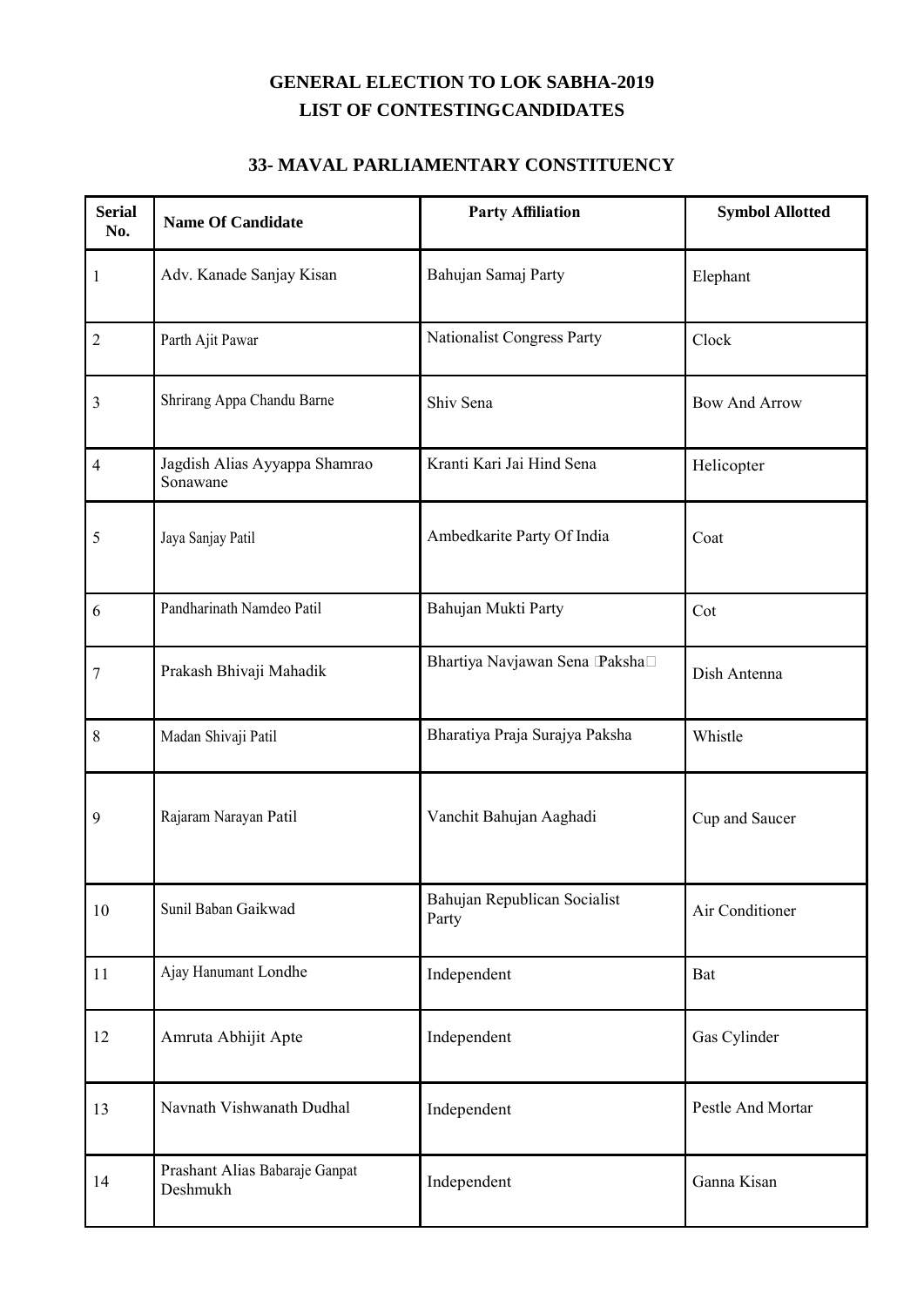| <b>Serial</b><br>No. | <b>Name Of Candidate</b>                  | <b>Party Affiliation</b> | <b>Symbol Allotted</b> |
|----------------------|-------------------------------------------|--------------------------|------------------------|
| 15                   | Balkrushna Dhanaji Gharat                 | Independent              | Hat                    |
| 16                   | Rakesh Prabhakar Chavan                   | Independent              | Apple                  |
| 17                   | Rajendra Maruti Kate (Patil)              | Independent              | Coconut Farm           |
| 18                   | Vijay Hanumant Randil                     | Independent              | Ship                   |
| 19                   | Suraj Ashokrao Khandare                   | Independent              | Computer               |
| 20                   | Suresh Shripati Taur                      | Independent              | Tractor Chalata Kisan  |
| 21                   | Dr. Somnath Alias Balashaheb Arjun<br>Pol | Independent              | Stethoscope            |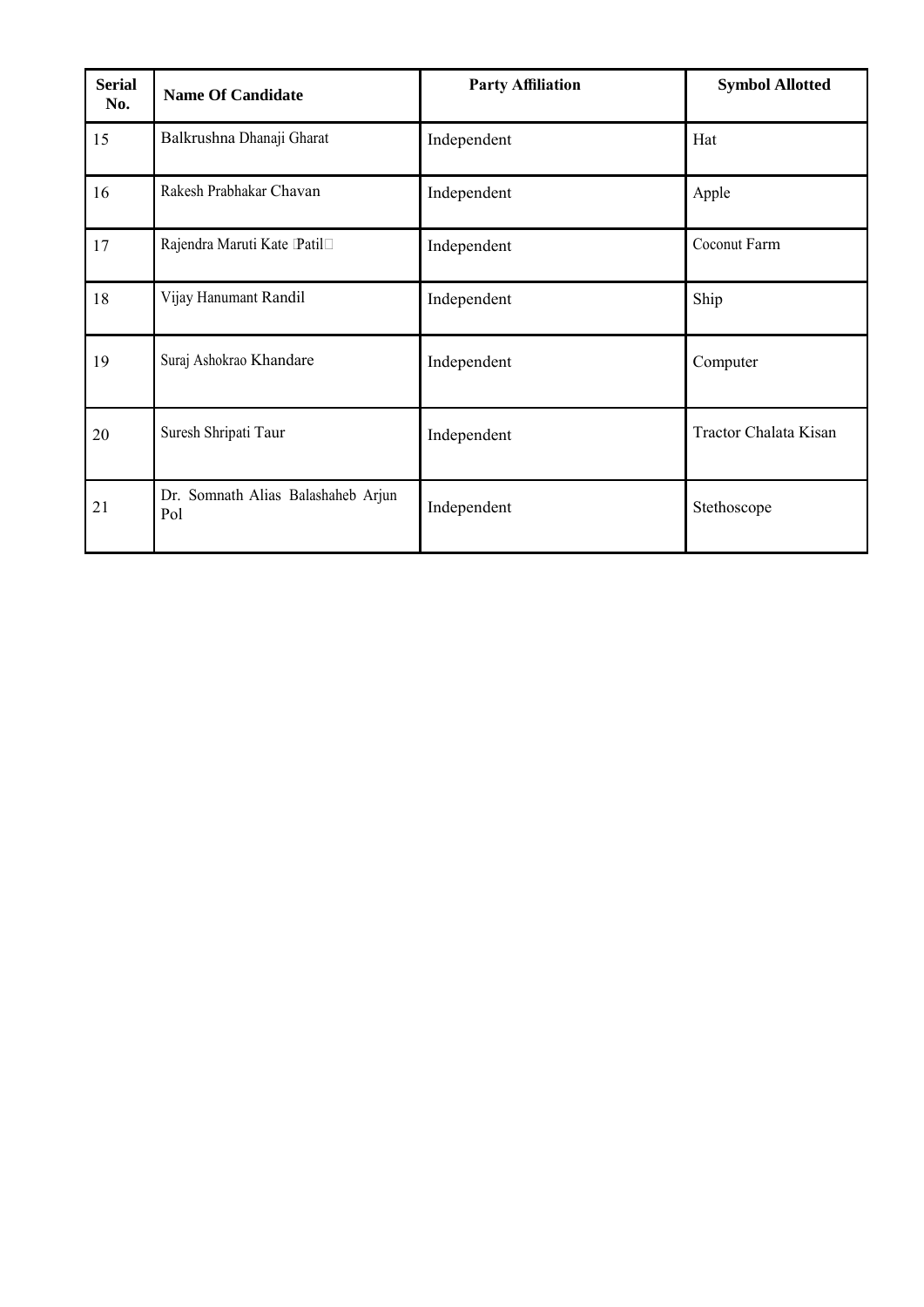#### **36-SHIRUR PARLIAMENTARY CONSTITUENCY**

| <b>Serial</b><br>No. | <b>Name Of Candidate</b>                  | <b>Party Affiliation</b>           | <b>Symbol Allotted</b> |
|----------------------|-------------------------------------------|------------------------------------|------------------------|
| $\mathbf{1}$         | Aadhalrao Shivaji Dattatrey               | Shiv Sena                          | <b>Bow And Arrow</b>   |
| $\overline{c}$       | Dr. Amol Ramsing Kolhe                    | Nationalist Congress Party         | Clock                  |
| $\overline{3}$       | Kagadi Jamirkhan Afjal                    | Bahujan Samaj Party                | Elephant               |
| 4                    | Ovhal Rahul                               | Vanchit Bahujan Aaghadi            | Cup And Saucer         |
| 5                    | Ghare Mohan Damodar                       | Baliraja Party                     | Plate Containing Food  |
| 6                    | Nitin Muralidhar Kuchekar                 | <b>Bharat Prabhat Party</b>        | Ludo                   |
| $\overline{7}$       | Shashikant Rajaram Desai                  | Hamari Apni Party                  | Ring                   |
| 8                    | Somnath Hiraman Mali                      | Bahujan Republican Socialist Party | Air Conditioner        |
| 9                    | Sanjay Baba Bansode                       | Bhartiya Bahujan Kranti Dal        | Television             |
| 10                   | Sanjay Laxman Padwal                      | Bhartiya Navjawan Sena (Paksha)    | Dish Antenna           |
| 11                   | Prof. Shrikant Nivrutti Chabukswar<br>Sir | Bahujan Mukti Party                | Cot                    |
| 12                   | Ansari Samshad Anwar                      | Independent                        | Almirah                |
| 13                   | Aashtul Vikas Rajaram                     | Independent                        | Gas Cylinder           |
| 14                   | Gangadhar Nathu Yadav                     | Independent                        | Truck                  |
| 15                   | Ghadage Balasaheb Jaysing                 | Independent                        | Kettle                 |
| 16                   | Chhaya Prabhakar Solanke                  | Independent                        | Whistle                |
| 17                   | Bhausaheb Ramchandra Aadagale             | Independent                        | Sewing Machine         |
| 18                   | Waheeda Shainur Shaikh                    | Independent                        | Diamond                |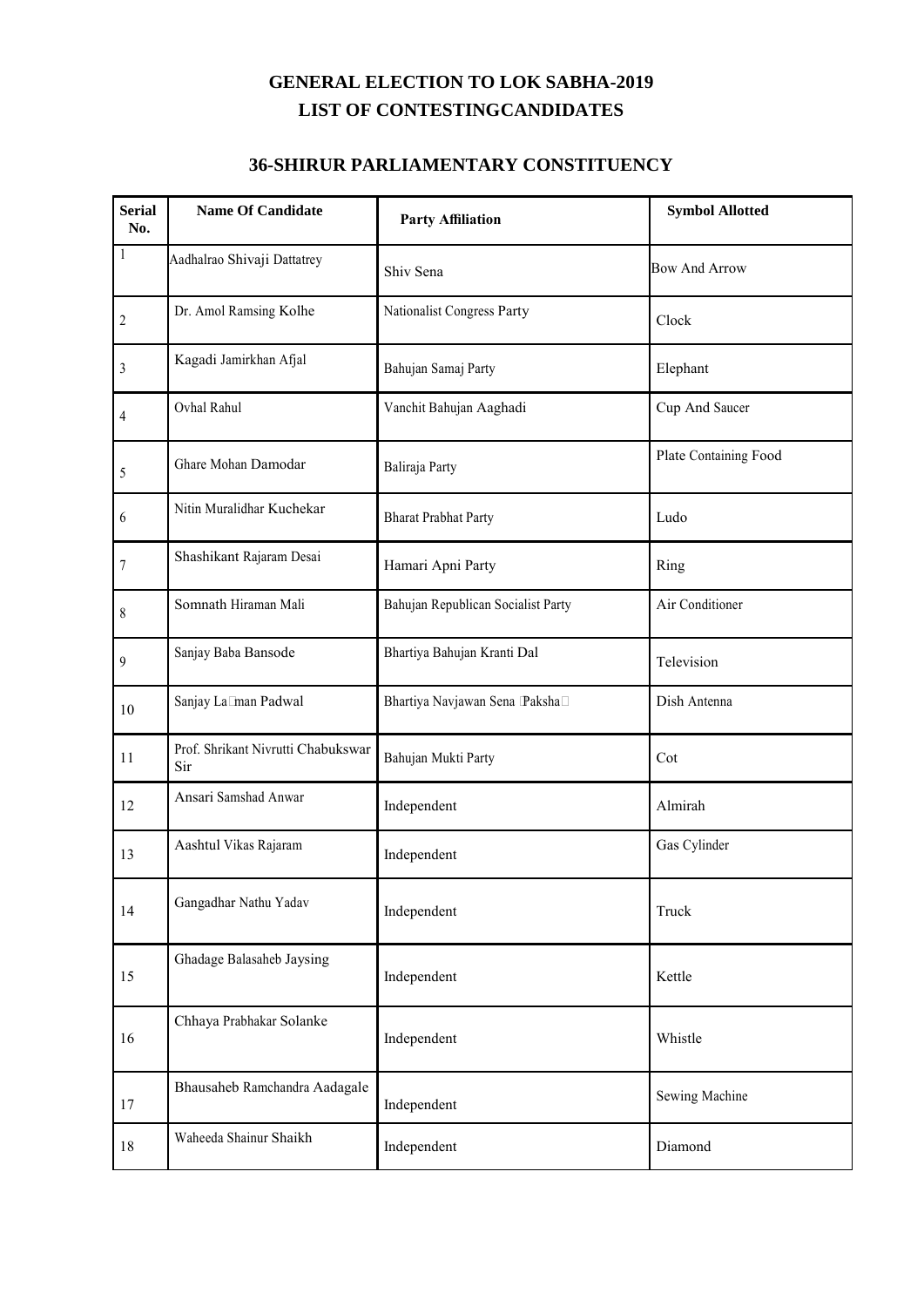| <b>Serial</b><br>No. | <b>Name Of Candidate</b>  | <b>Party Affiliation</b> | <b>Symbol Allotted</b> |
|----------------------|---------------------------|--------------------------|------------------------|
| 19                   | Vinod Vasant Chandgude    | Independent              | <b>CCTV</b><br>Camera  |
| 20                   | Shahid Farukh Shaikh      | Independent              | Bat                    |
| 21                   | Shivajirao Uttamrao Pawar | Independent              | Ganna Kisan            |
| 22                   | Shaikh Raisa              | Independent              | Auto-Rickshaw          |
| 23                   | Sonalitai Thorat          | Independent              | Table                  |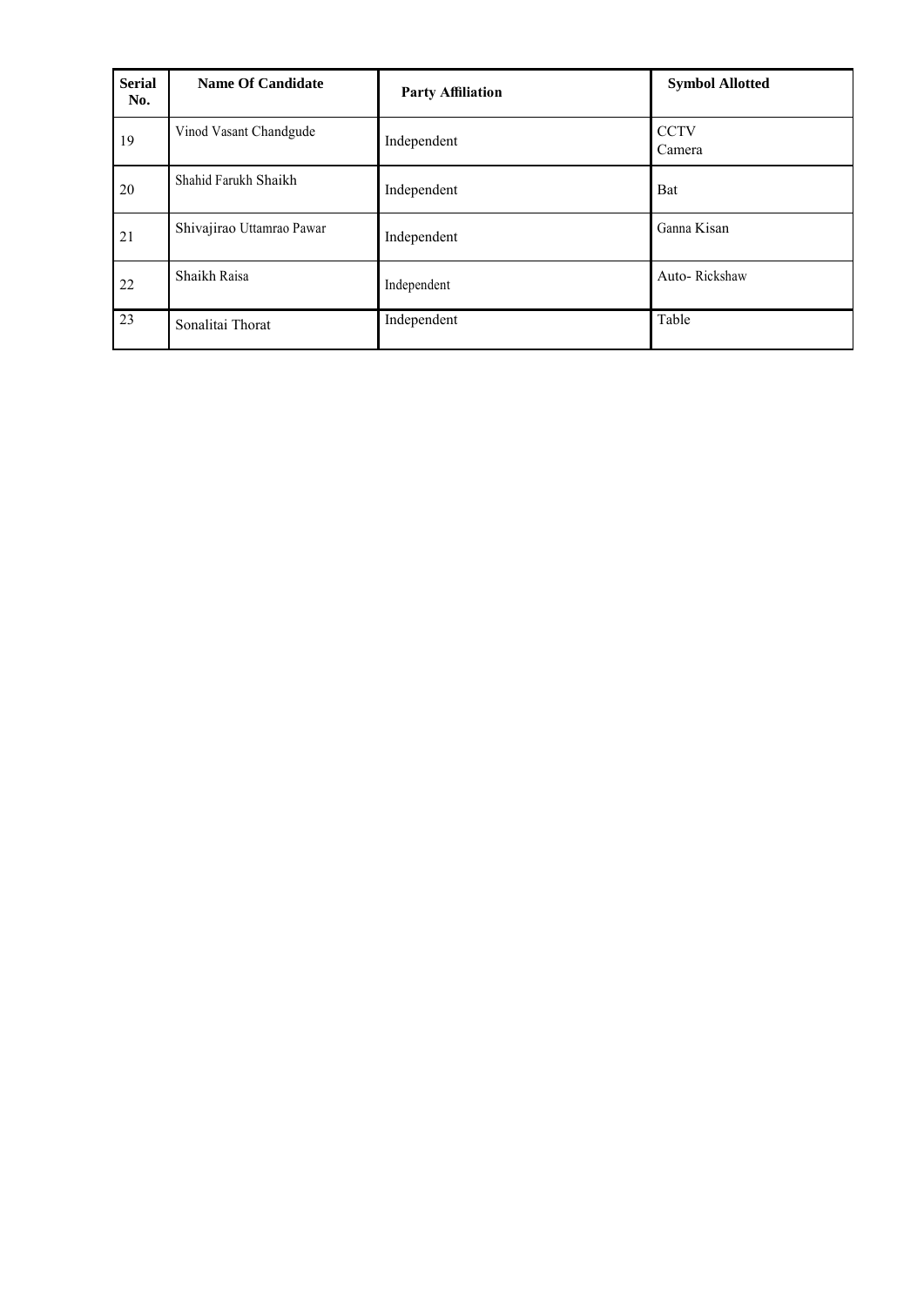| <b>Serial</b><br>No. | <b>Name Of Candidate</b>   | <b>Party Affiliation</b>           | <b>Symbol Allotted</b>     |
|----------------------|----------------------------|------------------------------------|----------------------------|
| 1                    | Kamble Bhausaheb Malhari   | <b>Indian National Congress</b>    | Hand                       |
| $\overline{c}$       | Adv. Bansi Bhaurao Satpute | Communist Party Of India           | Ears Of Corn And<br>Sickle |
| 3                    | Sadashiv Kisan Lokhande    | Shiv Sena                          | <b>Bow And Arrow</b>       |
| 4                    | Suresh Eknath Jagdhane     | Bahujan Samaj Party                | Elephant                   |
| 5                    | Ashok Jagdish Jadhav       | Rashtriya Maratha Party            | Bat                        |
| 6                    | Adv. Prakash Kacharu Aaher | Bahujan Republican Socialist Party | Air Conditioner            |
| 7                    | Vijay Dnyanoba Ghate       | Republican Bahujan Sena            | Tractor Chalata Kisan      |
| 8                    | Sanjay Laxman Sukhdan      | Vanchit Bahujan Aaghadi            | Cup & Saucer               |
| 9                    | Adv. Amolik Govind Baburao | Independent                        | Truck                      |
| $10\,$               | Ashok Anaji Wakchaure      | Independent                        | Helicopter                 |
| 11                   | Kishor Limbaji Rokade      | Independent                        | Gas Cylinder               |
| 12                   | Ganpat Machindra More      | Independent                        | Cot                        |
| 13                   | Pradip Sunil Sarode        | Independent                        | Whistle                    |

#### **38- SHIRDI PARLIAMENTARY CONSTITUENCY**